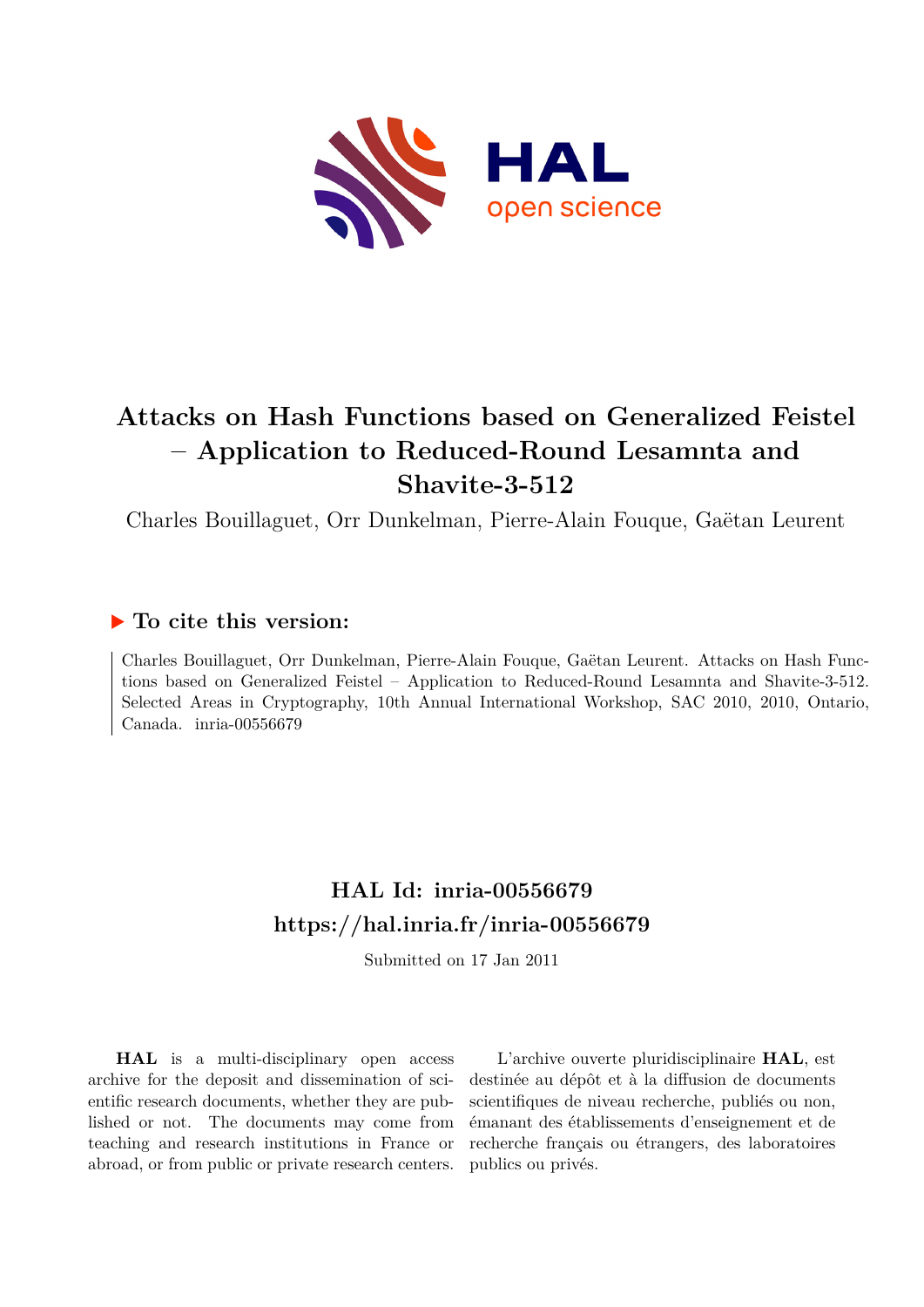## Attacks on Hash Functions based on Generalized Feistel Application to Reduced-Round Lesamnta and  $SHArite-3_{512}$

Charles Bouillaguet<sup>1</sup>, Orr Dunkelman<sup>2</sup>, Gaëtan Leurent<sup>1</sup>, and Pierre-Alain Fouque<sup>1</sup>

 $1$  Département d'Informatique École normale supérieure 45 Rue D'Ulm 75320 Paris, France {charles.bouillaguet, gaetan.leurent, pierre-alain.fouque}@ens.fr <sup>2</sup> Faculty of Mathematics and Computer Science Weizmann Institute of Science P.O. Box 26 Rehovot 76100, Israel orr.dunkelman@weizmann.ac.il

Abstract. In this paper we study the strength of two hash functions which are based on Generalized Feistels. We describe a new kind of attack based on a cancellation property in the round function. This new technique allows to efficiently use the degrees of freedom available to attack a hash function. Using the cancellation property, we can avoid the non-linear parts of the round function, at the expense of some freedom degrees.

Our attacks are mostly independent of the round function in use, and can be applied to similar hash functions which share the same structure but have different round functions. We start with a 22-round generic attack on the structure of Lesamnta, and adapt it to the actual round function to attack 24-round Lesamnta (the full function has 32 rounds). We follow with an attack on 9-round  $SHAvite-3_{512}$  which also works for the tweaked version of  $SHAvite-3_{512}$ .

#### 1 Introduction

Many block ciphers and hash functions are based on generalized Feistel constructions. In this paper we treat such generalized Feistel constructions and especially concentrate on the case where an *n*-bit round function is used in a  $4n$ -bit structure. Two of these constructions, shown at Figure [1,](#page-1-0)<sup>[1](#page-1-1)</sup> used in the *Lesamnta* and the *SHAvite-3*<sup>512</sup> hash functions, are the main focus of this paper.



<span id="page-1-0"></span>Fig. 1. The Generalized Feistel Constructions Studied in this paper

While in the ideal Luby-Rackoff case, the round functions are independent random functions, in practice, most round functions  $F(k, x)$  are usually defined as  $P(k \oplus x)$ , where P is a fixed

<span id="page-1-1"></span><sup>&</sup>lt;sup>1</sup> Note that the direction of the rotation in the Feistel structure is not really important: changing the rotation is equivalent to considering decryption instead of encryption.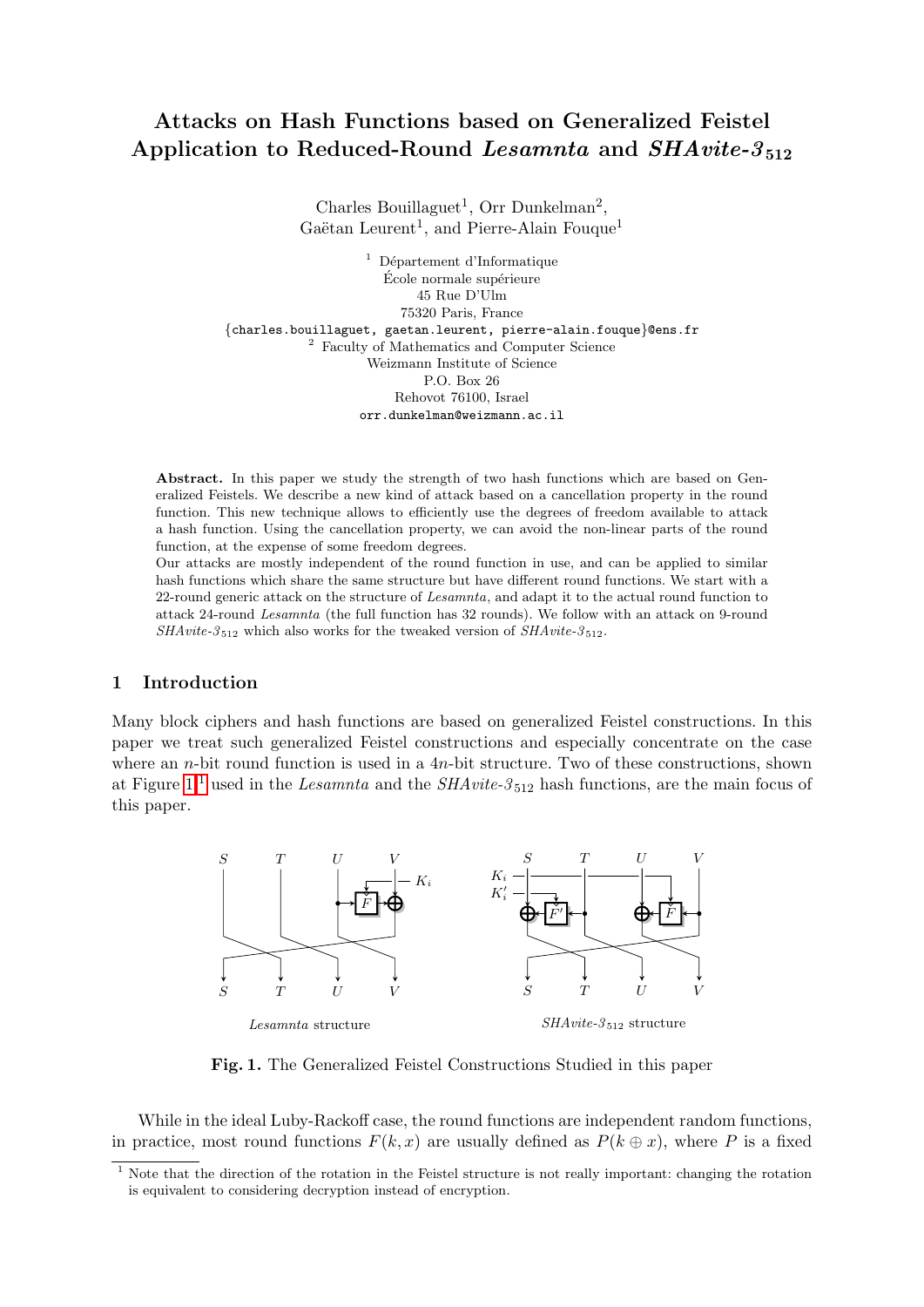permutation (or function). Hence, we introduce several attacks which are based on cancellation property: if the fixed function P accepts twice the same input, it produces twice the same output. In a hash function setting, as there is no secret key, the adversary may actually make sure that the inputs are the same.

For Lesamnta we start with generic attacks that work independent of the actual P in use, but then use the specific properties of Lesamnta's round functions to offer better attacks. The attack on  $SHArite-3_{512}$  is a more complicated one, following the more complex round functions (and the structure which uses two functions in each round), but at the same time, is of more interest as  $SHAvite-3_{512}$  is still a SHA3 candidate.

#### 1.1 Overview of the Attacks

Our attacks are based on a partial preimage attack, *i.e.* we can construct specific inputs where part of the output H is equal to a target value  $\overline{H}$ . To achieve such a partial preimage attack, we use truncated differentials built with the cancellation property, and we express the constraints needed on the state of the Feistel network in order to have the cancellation with probability one. We use degrees of freedom in the inputs of the compression function to satisfy those constraints. Then, we can compute some part of the output as a function of some of the remaining degrees of freedom, and try to invert the equation. The main idea is to obtain a simple equation that can be easily inverted using cancellations to limit the diffusion.

A partial preimage attack on the compression function allows to choose k bits of the output for a cost of  $2^t$  (with  $t < k$ ), while the remaining  $n - k$  bits are random. We can use such an attack on the compression function to target the hash function itself, in several scenarios.

**Preimage Attacks** By repeating such an attack  $2^{n-k}$  times, we can obtain a full preimage attack on the compression function, with complexity  $2^{n+t-k}$ . This preimage attack on the compression function can be used for a second preimage attack on the hash function with complexity  $2^{n+(t-k)/2}$  using a standard unbalanced meet-in-the middle [\[8\]](#page-17-0). Note that  $2^{n+(t-k)/2} < 2^n$ if  $t < k$ .

Moreover, we point out that *Lesamnta* is built following the Matyas-Meyer-Oseas construction, i.e. the chaining value is used as a key, and the message enters the Feistel rounds. Since our partial preimage attack does not use degrees of freedom in the key (we only need the key to be known, not chosen), we can use a chaining value reached from the  $IV$  as the key. We have to repeat the partial preimage attack with many different keys in order to build a full preimage, but we can use a first message block to randomize the key. This gives a second preimage attack on the hash function with complexity  $2^{t+n-k}$ .

Collision Attacks The partial preimage attack can also be used to find collisions in the compression function. By generating  $2^{(n-k)/2}$  inputs where k bits of the output are fixed to a common value, we expect a collision thanks to the birthday paradox. This collision attack on the compression function costs  $2^{t+(n-k)/2}$ . If  $t < k/2$ , this is more efficient than a generic birthday attack on the compression function.

If the compression function is built with the Matyas-Meyer-Oseas mode, like Lesamnta, this attack translates to a collision attack on the hash function with the same complexity. However, if the compression function follows the Davies-Meyer mode, like  $SHArite-3$ , this does not translate to an attack on the hash function.

#### 1.2 Our results

The first candidate for the technique is the *Lesamnta* hash function. The best known generic attack against this structure is a 16-round attack by Mendel described in the submission document of Lesamnta [\[6\]](#page-17-1). Using a cancellation property, we extend this attack to a generic attacks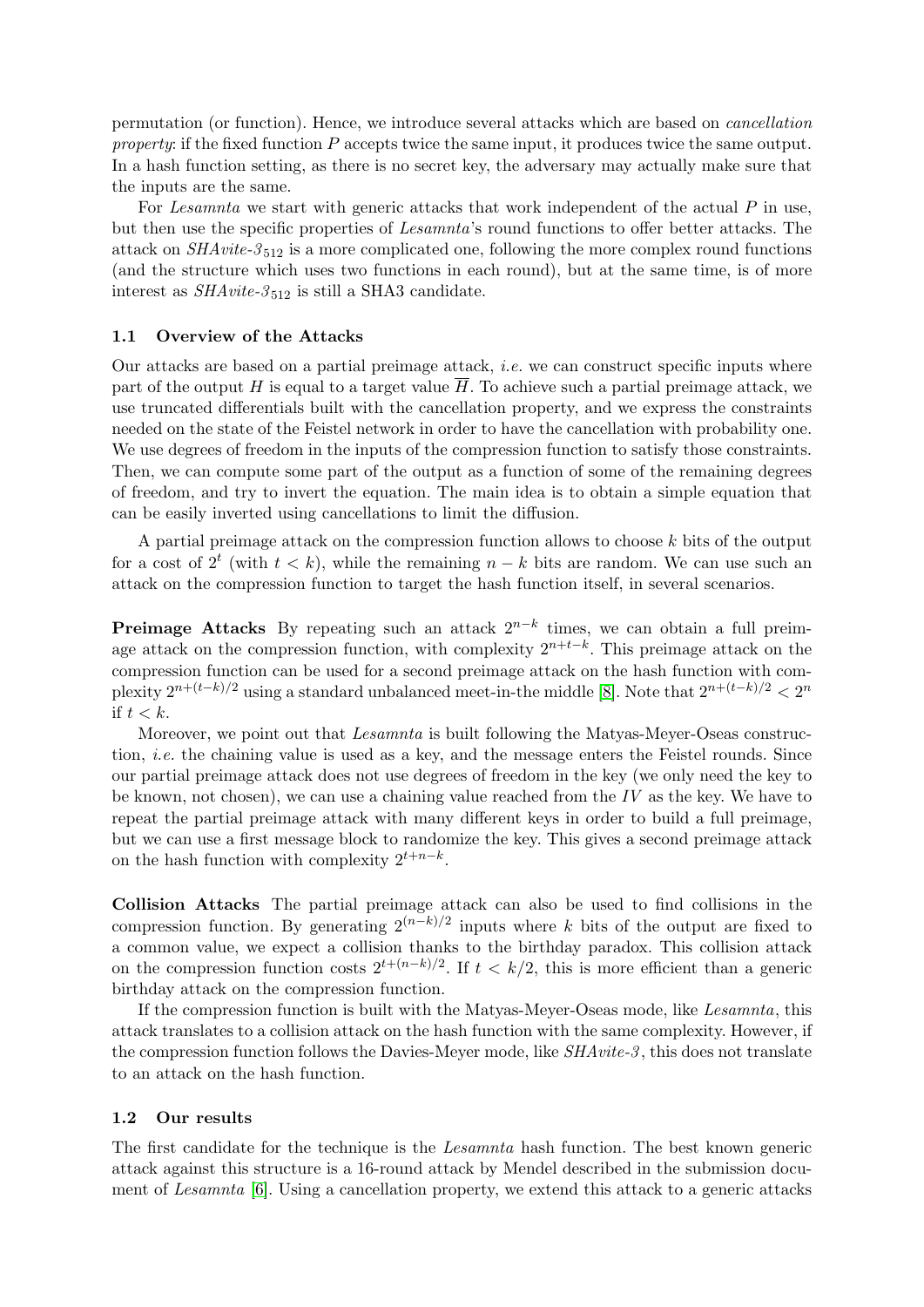on 22-round Lesamnta. The attack allows to fix one of the output words for an amortized cost of 1, which gives collisions in time  $2^{3n/8}$  and second preimages in time  $2^{3n/4}$  for Lesamnta-n. Moreover, the preimage attack can be extended to 24 rounds using  $2^{n/4}$  memory. We follow with adaptations of the 24-round attacks without memory using specific properties of Lesamnta's round function.

The second target for our technique is the hash function  $SHArite-3_{512}$ . We show a 9-round attack using a cancellation property on the generalized Feistel structure of  $SHAvite-3_{512}$ . The attack also works for the tweaked version of  $SHAvite-3_{512}$ , and allows fixing one out of the four output words. This allows a second preimage attack on 9-round  $SHArite-3_{512}$  that takes about  $2^{448}$  time. Note that this attack has recently been improved in a follow-up work [\[5\]](#page-17-2). First a new technique was used to add one extra round at the beginning, leading to attacks on 10 rounds of the compression function. Second, a pseudo-attack against the full  $SHAvite-3_{512}$  is described, using additional degrees of freedom in the salt input. The follow-up work has been published first because of calendar issues, but it is heavily based on this work which was available as a preprint to the authors of [\[5\]](#page-17-2). Moreover, in this paper, we describe a more efficient way to find a suitable key for the attack, which improves the 10-round attack of [\[5\]](#page-17-2).

Finally, we show some applications to block ciphers. We describe an integral attack on 21 rounds of the inner block cipher of Lesamnta using a cancellation property, and a new truncated differential for  $SMS4$ .

The paper is organized as follows. Section [2](#page-3-0) explains the basic idea of our cancellation attacks. Our results on Lesamnta are presented in Section [3,](#page-5-0) while application to  $SHArite-3_{512}$ is discussed in Section [4.](#page-11-0) Finally, application to the inner block cipher of Lesamnta is shown in Appendix [A,](#page-18-0) while an attack on SMS4 is described in Appendix [B.](#page-20-0)These results are summarized in Section [5.](#page-16-0)

#### <span id="page-3-0"></span>2 The Cancellation Property

In this paper we apply cancellation cryptanalysis to generalized Feistel schemes. The main idea of this technique is to impose constraints on the values of the state in order to limit the diffusion in the Feistel structure. When attacking a hash function, we have many degrees of freedom from the message and the chaining value, and it is important to find efficient ways to use those degrees of freedom.

<span id="page-3-1"></span>Table 1. Cancellation property on *Lesamnta*.

On the left side, we have full diffusion after 9 rounds.

On the right side, we use the cancellation property to control the diffusion of the differences.

| $\it i$        | $S_i$                    |                          | $T_i$ $U_i$ $V_i$ |                          |                                          | $S_i$            | $T_i$                    | $U_i$ $V_i$              |                  |                   |
|----------------|--------------------------|--------------------------|-------------------|--------------------------|------------------------------------------|------------------|--------------------------|--------------------------|------------------|-------------------|
| $\theta$       | $\boldsymbol{x}$         |                          |                   |                          |                                          | $\boldsymbol{x}$ |                          |                          |                  |                   |
| 1              | $\overline{\phantom{a}}$ | $\boldsymbol{x}$         |                   |                          |                                          |                  | $\boldsymbol{x}$         |                          |                  |                   |
| $\overline{2}$ |                          | $\qquad \qquad -$        | $\boldsymbol{x}$  |                          |                                          |                  | -                        | $\boldsymbol{x}$         |                  |                   |
| 3              | $y_1$                    | $\overline{\phantom{a}}$ | $\sim$            | $\boldsymbol{x}$         | $x \rightarrow y_1$                      | $\mathcal{Y}$    | -                        | $\overline{\phantom{a}}$ | $\boldsymbol{x}$ | $x \rightarrow y$ |
| 4              | $\boldsymbol{x}$         | $y_1$                    | -                 |                          |                                          | $\boldsymbol{x}$ | $\boldsymbol{y}$         | $\overline{\phantom{a}}$ |                  |                   |
| 5              | $\sim$                   | $\boldsymbol{x}$         | $y_1$             | $\overline{\phantom{a}}$ |                                          | ۰                | $\boldsymbol{x}$         | $\boldsymbol{y}$         |                  |                   |
| 6              | $\boldsymbol{z}$         | $\overline{\phantom{a}}$ | $\boldsymbol{x}$  | $y_1$                    | $y_1 \rightarrow z$                      | $\boldsymbol{z}$ | $\overline{\phantom{a}}$ | $\boldsymbol{x}$         | $\boldsymbol{y}$ | $y \rightarrow z$ |
| $\overline{7}$ | y'                       | $\boldsymbol{z}$         | $\sim$ $\sim$     | $\boldsymbol{x}$         | $x \rightarrow y_2, y' = y_1 \oplus y_2$ |                  | $\boldsymbol{z}$         | $\overline{\phantom{a}}$ | $\boldsymbol{x}$ | $x \rightarrow y$ |
| 8              | $\boldsymbol{x}$         | y'                       | $\boldsymbol{z}$  |                          |                                          | $\boldsymbol{x}$ | $\sim$                   | $\boldsymbol{z}$         |                  |                   |
| 9              | $\boldsymbol{w}$         | $\boldsymbol{x}$         | y'                | $\boldsymbol{z}$         | $z \rightarrow w$                        | w                | $\boldsymbol{x}$         | $\overline{a}$           | $\boldsymbol{z}$ | $z \rightarrow w$ |
|                |                          |                          |                   |                          |                                          |                  |                          |                          |                  |                   |

Table [1](#page-3-1) shows the diffusion of a single difference in *Lesamnta*. After 9 rounds, all the state words are active. However, we note that if the transitions  $x \to y_1$  at rounds 3 and  $x \to y_2$  at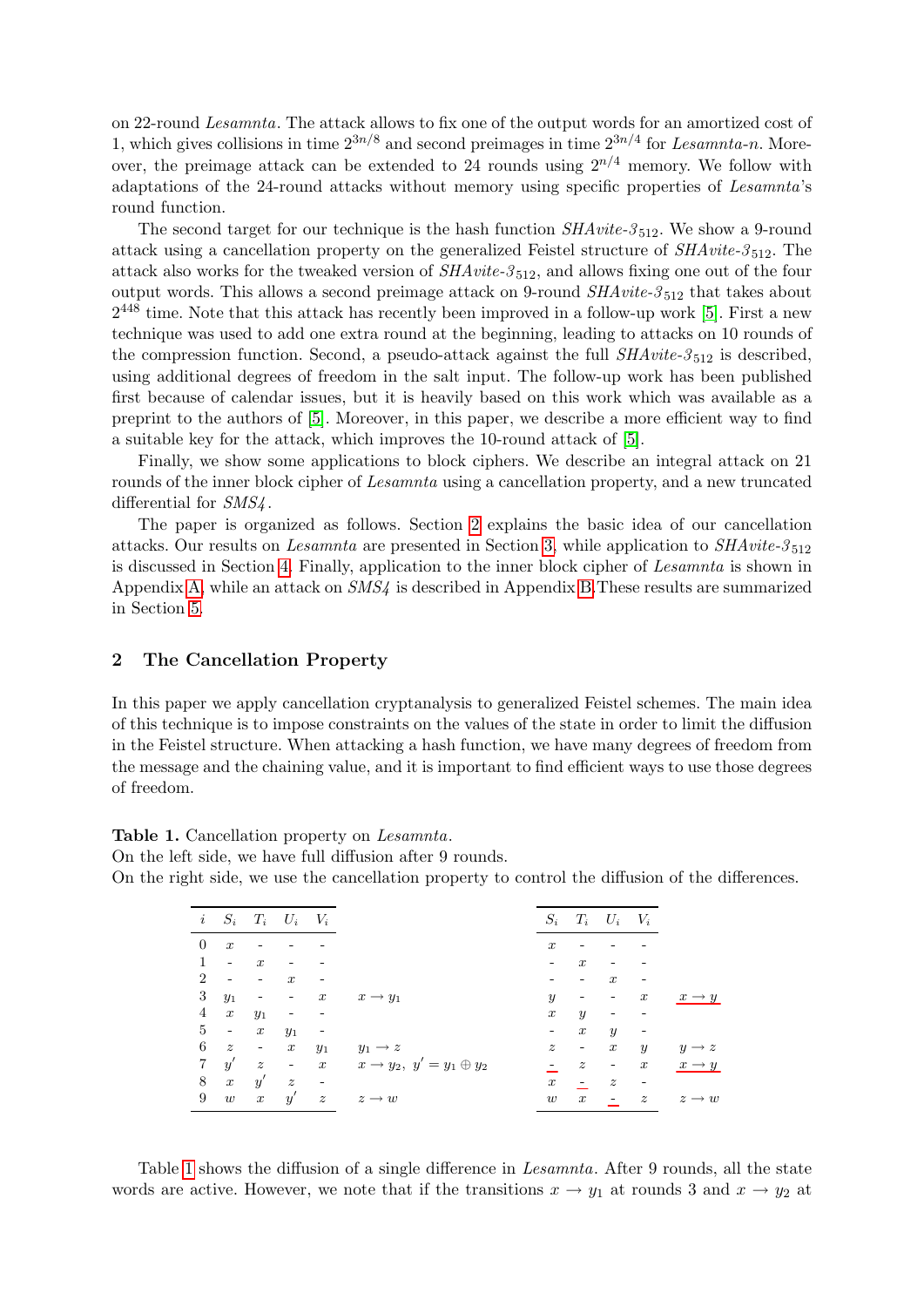round 7 actually go to the *same y, i.e.*  $y_1 = y_2$ , this limits the diffusion. In the ideal case, the round functions are all independent, and the probability of getting the same output difference is very small. However, in practice, the round functions are usually all derived from a single fixed permutation (or function). Therefore, if we add some constraints so that the input *values* of the fixed permutation at round 3 and 7 are the same, then we have the same output values, and therefore the same output difference with probability one. This is the cancellation property.

<span id="page-4-0"></span>**Table 2.** Cancellation property on  $SHArite-3_{512}$ .

On the left side, we have full diffusion after 4 rounds.

On the right side, we use the cancellation property to control the diffusion.

|                 |                     |        | $i \quad S_i \quad T_i \quad U_i \quad V_i$ |                                                            |                  |                          | $S_i$ $T_i$ $U_i$ $V_i$ |                                                       |
|-----------------|---------------------|--------|---------------------------------------------|------------------------------------------------------------|------------------|--------------------------|-------------------------|-------------------------------------------------------|
| $\vert 0 \vert$ | $\boldsymbol{x}$    | $\sim$ | $\sim$ $\sim$                               |                                                            | $\boldsymbol{x}$ | $\overline{\phantom{a}}$ |                         |                                                       |
| $\mathbf{1}$    | $ x$                |        | <b>Service Contract</b>                     |                                                            |                  | $\boldsymbol{x}$         | $\sim$ $-$              |                                                       |
|                 |                     |        |                                             | 2 - $y_1$ x - $x \rightarrow y_1$                          |                  | $- y$                    | $\boldsymbol{x}$        | $ x \rightarrow y$                                    |
|                 |                     |        | $3 - z y_1 x$                               | $y_1 \rightarrow z$                                        |                  | $- z y$                  |                         | $y \rightarrow z$<br>$\boldsymbol{x}$                 |
|                 | $4 \quad x \quad w$ |        |                                             | $z \quad y' \quad x \rightarrow y_2, \; y'=y_1 \oplus y_2$ | $\boldsymbol{x}$ | w                        | $\overline{z}$          | $\overline{\phantom{a}}$ $\overline{x} \rightarrow y$ |
|                 |                     |        |                                             |                                                            |                  |                          |                         |                                                       |

Similarly, Table [2](#page-4-0) shows the diffusion of a difference in  $SHArite-3_{512}$ . If the transitions  $x \to y_1$  at round 2 and  $x \to y_2$  at round 4 actually go to the same y, we can limit the diffusion.

Our attacks use an important property of the Feistel schemes of Lesamnta and SHAvite-3<sub>512</sub>: the diffusion is relatively slow. When a difference is introduced in the state, it takes several rounds to affect the full state and two different round functions can receive the same input difference x. Note that the slow diffusion of Lesamnta is the basis of a 16-round attack in  $[6]$ (recalled in Section [3.2\)](#page-6-0), and the slow diffusion of  $SHA$ *vite-3*<sub>512</sub> gives a similar 8-round attack [\[4\]](#page-17-3). Our new attacks can be seen as extensions of those.

We now describe how to enforce conditions of the state so as to have this cancellation with probability 1. Our attacks are independent of the round function, as long as all the round functions are derived from a single function as  $F_i(X_i) \triangleq F(K_i \oplus X_i)$ .

#### 2.1 Generic Properties of  $F_i(X_i) = F(K_i \oplus X_i)$

We assume that the round functions  $F_i$  are built by applying a fixed permutation (or function) F to  $K_i \oplus X_i$ , where  $K_i$  is a round key and  $X_i$  is the state input. This practice is common in many primitives like DES,  $SMS4$ , GOST, or Lesamnta.

This implies the followings, for all  $i, j, k$ :

- <span id="page-4-1"></span> $(i) \exists c_{i,j} : \forall x, F_i(x \oplus c_{i,j}) = F_j(x).$
- <span id="page-4-2"></span>(*ii*)  $\forall \alpha, \# \{x : F_i(x) \oplus F_j(x) = \alpha\}$  is even.
- <span id="page-4-3"></span> $(iii)$   $\bigoplus_{x} F_k(F_i(x) \oplus F_j(x)) = 0.$

Property  $(i)$  $(i)$  is the basis of our cancellation attack. We refer to it as the *cancellation property*. It states that if the inputs of two round functions are related by a specific fixed difference, then the outputs of both rounds are equal. The reminder of the paper is exploring this property.

Properties  $(ii)$  $(ii)$  $(ii)$  and  $(iii)$  $(iii)$  $(iii)$  can be used in an integral attack, as shown in Appendix [A.](#page-18-0) Note that Property  $(ii)$  $(ii)$  $(ii)$  is a well known fact from differential cryptanalysis.

Proof.

- (i) Set  $c_{ij} = K_i \oplus K_j$ .
- (ii) If  $K_i = K_j$ , then  $\forall x, F_i(x) \oplus F_j(x) = 0$ . Otherwise, let x be such that  $F_i(x) \oplus F_j(x) = \alpha$ . Then  $F_i(x \oplus K_i \oplus K_j) \oplus F_j(x \oplus K_i \oplus K_j) = F_j(x) \oplus F_i(x) = \alpha$ . Therefore x is in the set if and only if  $x \oplus K_i \oplus K_j$  is in the set, and all the elements can be grouped in pairs.
- ([ii](#page-4-2)i) Each term  $F_k(\alpha)$  in the sum appears an even number of times following (ii). □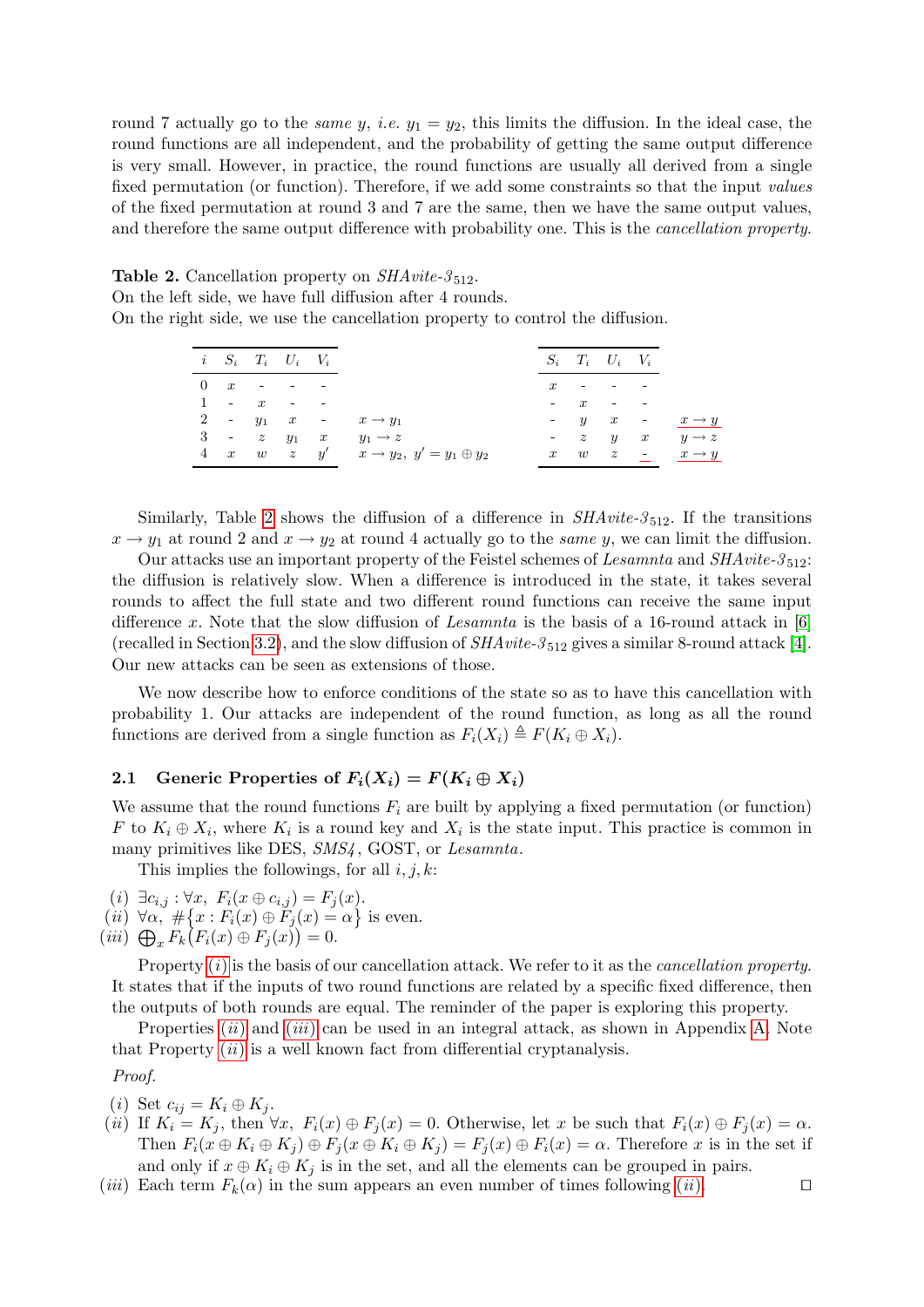| i              | $S_{\it i}$                                   | $\scriptstyle T_i$              | $U_i$             | Vi                |
|----------------|-----------------------------------------------|---------------------------------|-------------------|-------------------|
| $\overline{2}$ | a.                                            |                                 | $\epsilon$        | d.                |
| 3              | $F_2(c) \oplus d$                             | $\boldsymbol{a}$                |                   | с                 |
| 4              | $F_3(b) \oplus c$                             | $F_2(c) \oplus d$               | $\boldsymbol{a}$  | b                 |
| 5              | $F_4(a) \oplus b$                             | $F_3(b) \oplus c$               | $F_2(c) \oplus d$ | $\boldsymbol{a}$  |
| 6              | $F_5(F_2(c) \oplus d) \oplus a$               | $F_4(a) \oplus b$               | $F_3(b) \oplus c$ | $F_2(c) \oplus d$ |
|                | $F_6(E_3(b) \oplus C) \oplus F_2(C) \oplus d$ | $F_5(F_2(c) \oplus d) \oplus a$ | $F_4(a) \oplus b$ | $F_3(b) \oplus c$ |

<span id="page-5-1"></span>Table 3. Values of the Registers for Five Rounds of Lesamnta.

#### 2.2 Using the Cancellation Property

To better explain the cancellation property, we describe how to use it with the truncated differential of Table [1.](#page-3-1) In Table [3,](#page-5-1) we show the values of the registers during the computation of the truncated differential, starting at round 2 with  $(S_2, T_2, U_2, V_2) = (a, b, c, d)$ . To use the cancellation property, we want to make  $S_7$  independent of c. Since we have  $S_7 = F_6(F_3(b) \oplus c) \oplus F_2(c) \oplus d$ , we can cancel the highlighted terms using property  $(i)$ . The dependency of  $S_7$  on c disappears if  $F_3(b) = K_2 \oplus K_6$ , *i.e.* if  $b = F_3^{-1}(K_2 \oplus K_6)$ :

$$
S_7 = F_6(F_3(b) \oplus c) \oplus F_2(c) \oplus d
$$
  
=  $F(K_6 \oplus F_3(b) \oplus c) \oplus F(K_2 \oplus c) \oplus d$   
=  $F(K_2 \oplus c) \oplus F(K_2 \oplus c) \oplus d = d$ .

Therefore, we can put any value c in  $U_2$ , and it does not affect  $S_7$  as long as we fix the value of  $T_2$  to be  $F^{-1}(K_2 \oplus K_6) \oplus K_3$ . Note that in a hash function, we can compute  $F^{-1}(K_2 \oplus K_6) \oplus K_3$ since the keys are known to the adversary (or controlled by him), and we can choose to have this value in  $T_2$ .

This shows the three main requirements of our cancellation attacks:

- The generalized Feistel structures we study have a relatively slow diffusion. Therefore, the same difference can be used as the input difference of two different round functions.
- The round functions are built from a fixed permutation (or a fixed function), using a small round key. This differs from the ideal Luby-Rackoff case where all round functions are chosen independently at random.
- In a hash function setting the key is known to the adversary, and he can control some of the inner values.

Note that some of these requirements are not strictly necessary. For example, we show a 21-round integral attack on Lesamnta, without knowing the keys in Section [A.](#page-18-0) Moreover, in Section [4](#page-11-0) we show attacks on 9-round  $SHArite-3_{512}$ , where the round functions use more keying material.

#### <span id="page-5-0"></span>3 Application to Lesamnta

#### 3.1 A Short Description of Lesamnta

Lesamnta is a hash function proposal by Hirose, Kuwakado, and Yoshida as a candidate in the SHA-3 competition [\[6\]](#page-17-1). It is based on a 32-round unbalanced Feistel scheme with four registers used in MMO mode. The key schedule is also based on a similar Feistel scheme. The round function can be written as:

$$
S_{i+1} = V_i \oplus F(U_i \oplus K_i) \qquad T_{i+1} = S_i \qquad U_{i+1} = T_i \qquad V_{i+1} = U_i
$$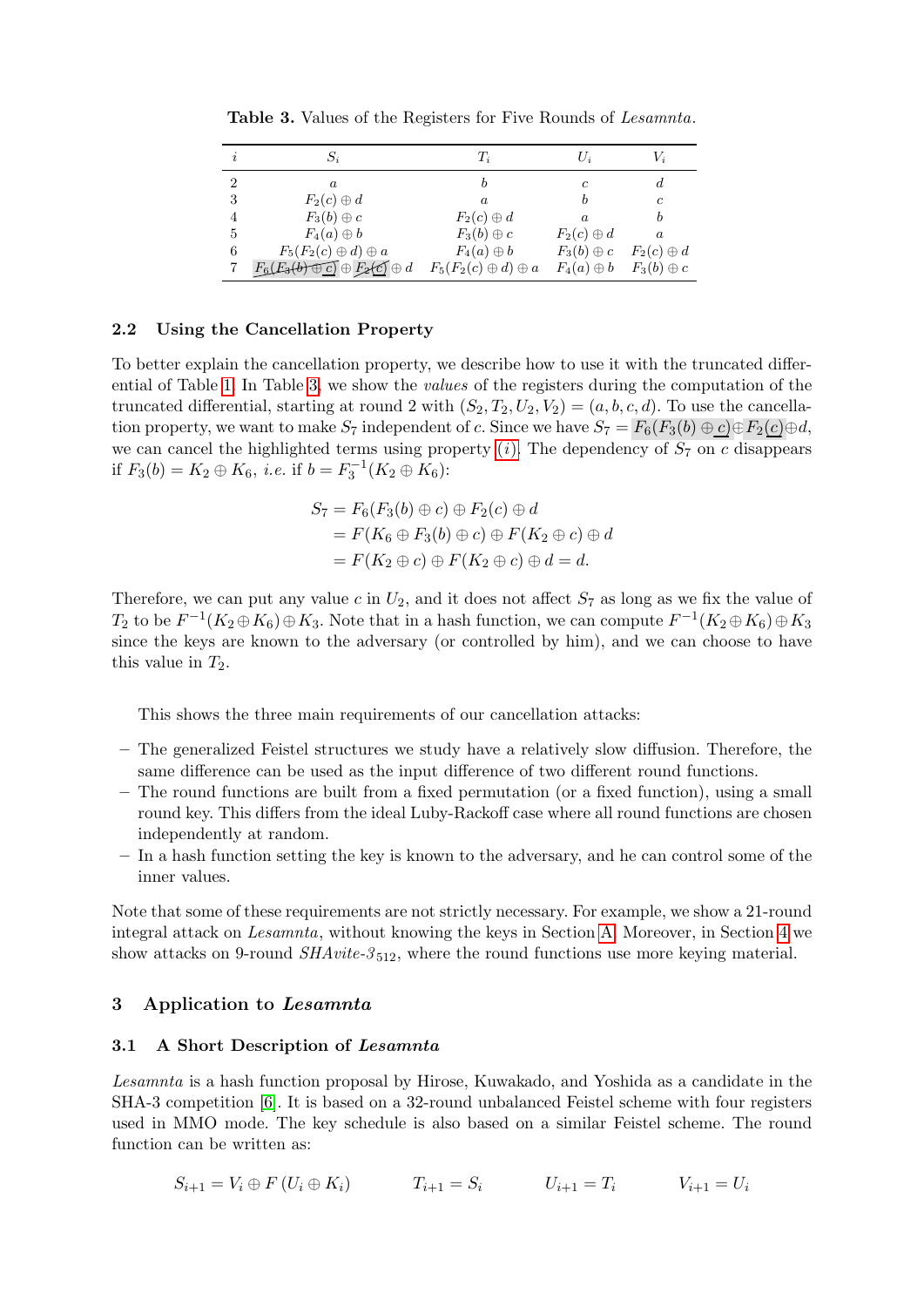Alternatively, we can write it with a single register  $X$ , equivalent to the original  $S$ 

$$
X_{i+4} = X_i \oplus F(X_{i+1} \oplus K_{i+3})
$$

where  $K_0, \ldots, K_{31}$  are round keys derived from the chaining value, and the state register X is initialized with the message in  $X_{-3}$ ,  $X_{-2}$ ,  $X_{-1}$ ,  $X_0$ . The output of the compression function is  $X_{-3} \oplus X_{29}$ ,  $X_{-2} \oplus X_{30}$ ,  $X_{-1} \oplus X_{31}$ ,  $X_0 \oplus X_{32}$ .

#### <span id="page-6-0"></span>3.2 Previous Results on Lesamnta

The best known attack on Lesamnta is the self-similarity attack of [\[2\]](#page-17-4). Following this attack, the designers have tweaked Lesamnta by changing the round constants [\[12\]](#page-18-1). In this paper we consider attacks that work with any round constants, and thus are applicable to the tweaked version as well.

Several attacks on reduced-round Lesamnta are presented in the submission document [\[6\]](#page-17-1). A series of 16-round attacks for collisions and (second) preimage attacks are presented, all of which are based on the following 16-round truncated differential with probability 1:

| $\it i$        | $S_i$                    | $T_i$                    | $U_i$                    | $V_i$              |                       |
|----------------|--------------------------|--------------------------|--------------------------|--------------------|-----------------------|
| $\overline{0}$ | $x_1$                    | $x_2$                    | $x_3$                    | $x \oplus x_4$     |                       |
| $\mathbf 1$    | $\boldsymbol{x}$         | $x_1$                    | $x_2$                    | $x_3$              | $x_3 \rightarrow x_4$ |
| $\overline{2}$ |                          | $\boldsymbol{x}$         | $x_1$                    | $\boldsymbol{x}_2$ | $x_2 \rightarrow x_3$ |
| 3              |                          |                          | $\boldsymbol{x}$         | $\boldsymbol{x}_1$ | $x_1 \rightarrow x_2$ |
| $\overline{4}$ |                          |                          |                          | $\boldsymbol{x}$   | $x \rightarrow x_1$   |
| $\overline{5}$ | $\boldsymbol{x}$         |                          |                          |                    |                       |
| 6              |                          | $\boldsymbol{x}$         |                          |                    |                       |
| 7              |                          |                          | $\boldsymbol{x}$         |                    |                       |
| 8              | $\ddot{?}$               |                          |                          | $\boldsymbol{x}$   |                       |
| 9              | $\boldsymbol{x}$         | $\cdot$                  |                          |                    |                       |
| 11             |                          | $\boldsymbol{x}$         | $\overline{\mathcal{E}}$ |                    |                       |
| 11             | $\ddot{?}$               |                          | $\boldsymbol{x}$         | $\ddot{?}$         |                       |
| 12             | $\ddot{?}$               | $\cdot$                  |                          | $\boldsymbol{x}$   |                       |
| 13             | $\boldsymbol{x}$         | $\ddot{?}$               | $\overline{\mathcal{E}}$ |                    |                       |
| 14             | $\cdot$                  | $\boldsymbol{x}$         | $\ddot{?}$               | $\ddot{?}$         |                       |
| 15             | $\cdot$                  | $\overline{\mathcal{L}}$ | $\boldsymbol{x}$         | $\ddot{?}$         |                       |
| 16             | $\ddot{?}$               | $\ddot{?}$               | $\ddot{?}$               | $\boldsymbol{x}$   |                       |
| FF             | $\overline{\mathcal{E}}$ | $\ddot{?}$               | $\overline{\mathcal{L}}$ | $x_4$              |                       |
|                |                          |                          |                          |                    |                       |

where $^2$  $^2$ 

$$
x_3 = M_2 \oplus F^{-1}(F(M_2 \oplus K_0) \oplus x_4) \oplus K_0, \qquad i.e. \ F_0(U_0) \oplus F_0(U_0 \oplus x_3) = x_4
$$
  
\n
$$
x_2 = M_1 \oplus F^{-1}(F(M_1 \oplus K_1) \oplus x_3) \oplus K_1, \qquad i.e. \ F_1(U_1) \oplus F_1(U_1 \oplus x_2) = x_3
$$
  
\n
$$
x_1 = M_0 \oplus F^{-1}(F(M_0 \oplus K_2) \oplus x_2) \oplus K_2, \qquad i.e. \ F_2(U_2) \oplus F_2(U_2 \oplus x_1) = x_2
$$
  
\n
$$
x = (M_3 \oplus F(M_2 \oplus K_0)) \oplus F^{-1}(F(M_3 \oplus K_3 \oplus F(M_2 \oplus K_0)) \oplus x_1) \oplus K_3,
$$
  
\n
$$
i.e. \ F_3(U_3) \oplus F_3(U_3 \oplus x_1) = x_1
$$

and  $M_i$  are the corresponding message words of the message block.

This truncated differential allows fixing the fourth output word to a constant value determined by the adversary using two queries to the compression function. One first picks a random

<span id="page-6-1"></span><sup>&</sup>lt;sup>2</sup> Note that the expression given for x in [\[6\]](#page-17-1) is incorrect.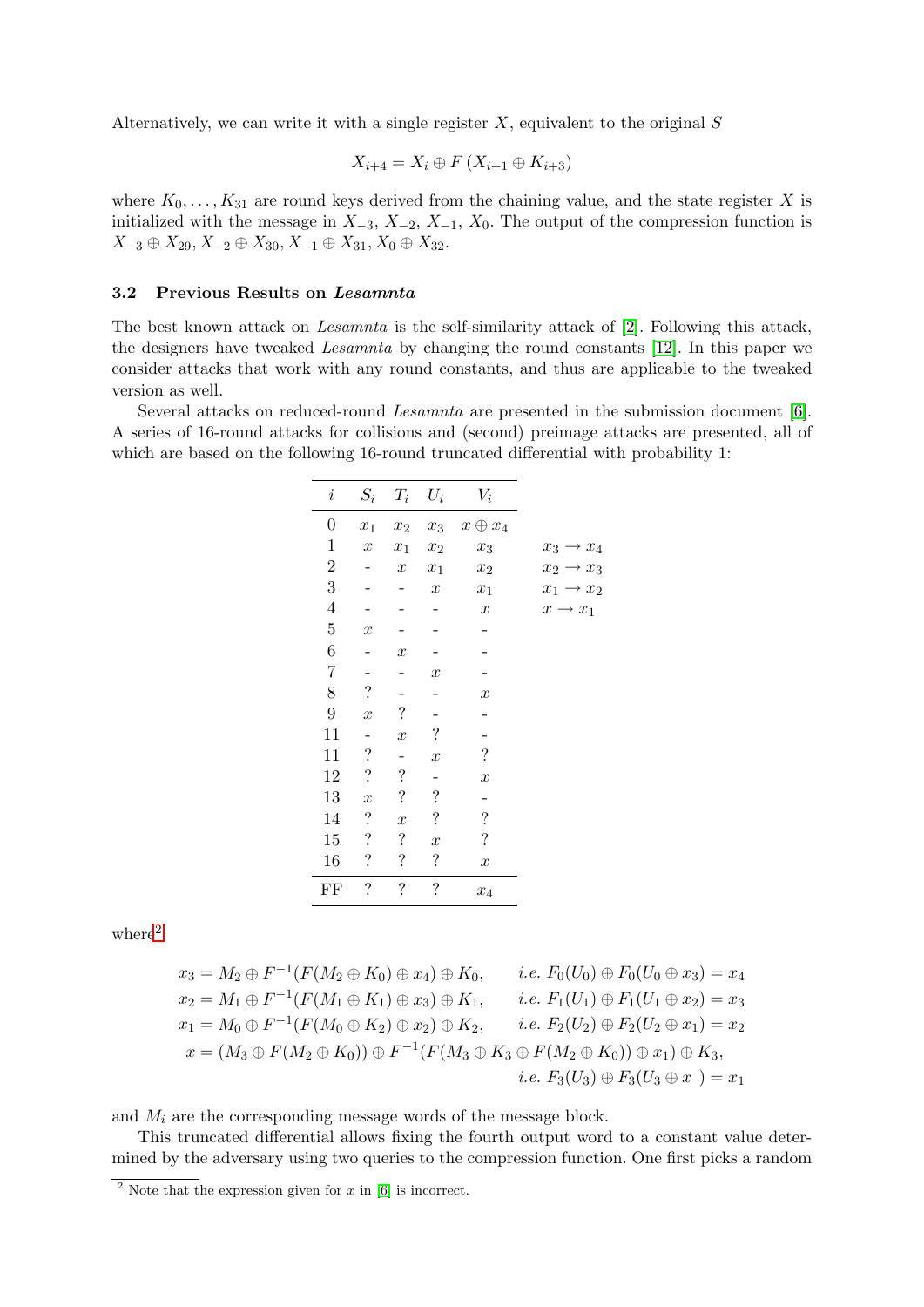message m, and computes the difference  $x_4$  between the desired value  $\overline{H}_4$  and the actual value  $H_4 = V_0 \oplus V_{16}$  of the fourth output word. Since the key is known, it is easy to compute  $x_3$  from  $x_4$ , and similarly  $x_2$ ,  $x_1$  and  $x$ , as shown above. Then, by picking  $m' = m \oplus (x_1, x_2, x_3, x \oplus x_4)$ , it is assured that the fourth output word is equal to  $\overline{H}_4$ .

This allows a collision attack (of expected time complexity  $2^{97}$ ) and second preimage attack (of expected time complexity  $2^{193}$ ). We note that this property is independent of F (as long as  $F$  is bijective), and can be applied even when the round functions are ideal independent permutations.

In the next sections we show new attacks using the cancellation property. We first show some attacks that are generic in F, as long as the round functions are defined as  $F_i(X_i) = F(K_i \oplus X_i)$ , and then improved attacks using specific properties of the round functions of Lesamnta.

#### 3.3 Generic Attacks

Our attacks are based on the differential of Table [4,](#page-7-0) which is an extension of the differential of Table [1.](#page-3-1) In this differential we use the cancellation property three times to control the diffusion. Note that we do not have to specify the values of y, z, w, r and t. This specifies a truncated differential for Lesamnta: starting from a difference  $(x, -, -, -)$ , we reach a difference  $(?, ?, ', x_1)$ after 22 rounds. In order to use this truncated differential in our cancellation attack, we use two important properties: first, by adding constraints on the state, the truncated differential is followed with probability 1; second, the transition  $x \to x_1$  is known because the key and values are known. Therefore, we can actually adjust the value of the last output word.

<span id="page-7-0"></span>

| $\it i$          | $\mathcal{S}_i$                     | $\mathcal{T}_i$    | $\mathcal{U}_i$  | $V_i$                    |                                     |
|------------------|-------------------------------------|--------------------|------------------|--------------------------|-------------------------------------|
| $\boldsymbol{0}$ | $\boldsymbol{x}$                    |                    |                  |                          |                                     |
| $\,1$            |                                     | $\boldsymbol{x}$   |                  |                          |                                     |
| $\overline{2}$   |                                     |                    | $\overline{x}$   |                          |                                     |
| 3                | $\boldsymbol{y}$                    |                    |                  | $\boldsymbol{x}$         | $x \rightarrow y$                   |
| $\overline{4}$   | $\boldsymbol{x}$                    | $\overline{y}$     |                  |                          |                                     |
| $\overline{5}$   |                                     | $\boldsymbol{x}$   | $\mathcal{Y}$    |                          |                                     |
| $\,$ 6 $\,$      | $\boldsymbol{z}$                    | -                  | $\boldsymbol{x}$ | $\overline{y}$           | $\boldsymbol{y}$<br>$\rightarrow z$ |
| $\overline{7}$   | $\equiv$                            | $\boldsymbol{z}$   |                  | $\boldsymbol{x}$         | $\boldsymbol{x}$<br>$\rightarrow y$ |
| 8                | $\boldsymbol{x}$                    | Ξ                  | $\boldsymbol{z}$ | ÷,                       |                                     |
| $\boldsymbol{9}$ | $\overline{w}$                      | $\boldsymbol{x}$   | Ξ                | $\boldsymbol{z}$         | $\rightarrow w$<br>$z$ -            |
| $10\,$           | $\boldsymbol{z}$                    | $\boldsymbol{w}$   | $\boldsymbol{x}$ | Ξ                        |                                     |
| 11               | $\boldsymbol{x}_1$                  | $\boldsymbol{z}$   | $\boldsymbol{w}$ | $\boldsymbol{x}$         | $x \rightarrow x_1$                 |
| 12               | $\boldsymbol{r}$                    | $x_1$              | $\boldsymbol{z}$ | $\boldsymbol{w}$         | $w \rightarrow x \oplus r$          |
| 13               |                                     | $\boldsymbol{r}$   | $x_1$            | $\boldsymbol{z}$         | $z \rightarrow w$                   |
| 14               | $\overline{?}$                      | $\frac{1}{2}$      | $\boldsymbol{r}$ | $x_1$                    |                                     |
| $15\,$           | $\boldsymbol{x}_1 + \boldsymbol{t}$ |                    |                  | $\,r\,$                  | $\rightarrow t$                     |
| $16\,$           | $\boldsymbol{r}$                    | $x_1 + t$          | $\overline{?}$   |                          |                                     |
| 17               | $\ddot{?}$                          | $\boldsymbol{r}$   | $x_1 + t$        | $\overline{?}$           |                                     |
| 18               | $\ddot{?}$                          | $\ddot{?}$         | $\boldsymbol{r}$ | $x_1 + t$                |                                     |
| 19               | $x_1$                               | $\ddot{?}$         | $\ddot{?}$       | $\boldsymbol{r}$         | $\rightarrow t$<br>r                |
| $20\,$           | $\ddot{?}$                          | $x_1$              | $\ddot{?}$       | $\ddot{\cdot}$           |                                     |
| $21\,$           | $\overline{\cdot}$                  | $\overline{\cdot}$ | $x_1$            | $\overline{\mathcal{L}}$ |                                     |
| 22               | $\ddot{?}$                          | $\ddot{\cdot}$     | ?                | $x_1$                    |                                     |
| $\rm FF$         | $\ddot{?}$                          | $\ddot{?}$         | $\ddot{?}$       | $x_1$                    |                                     |

Table 4. Cancellation Property on 22 Rounds of Lesamnta

In order to express the constraints that we need for the cancellation properties, we look at the values of the registers for this truncated differential. In Table [5,](#page-8-0) we begin at round 2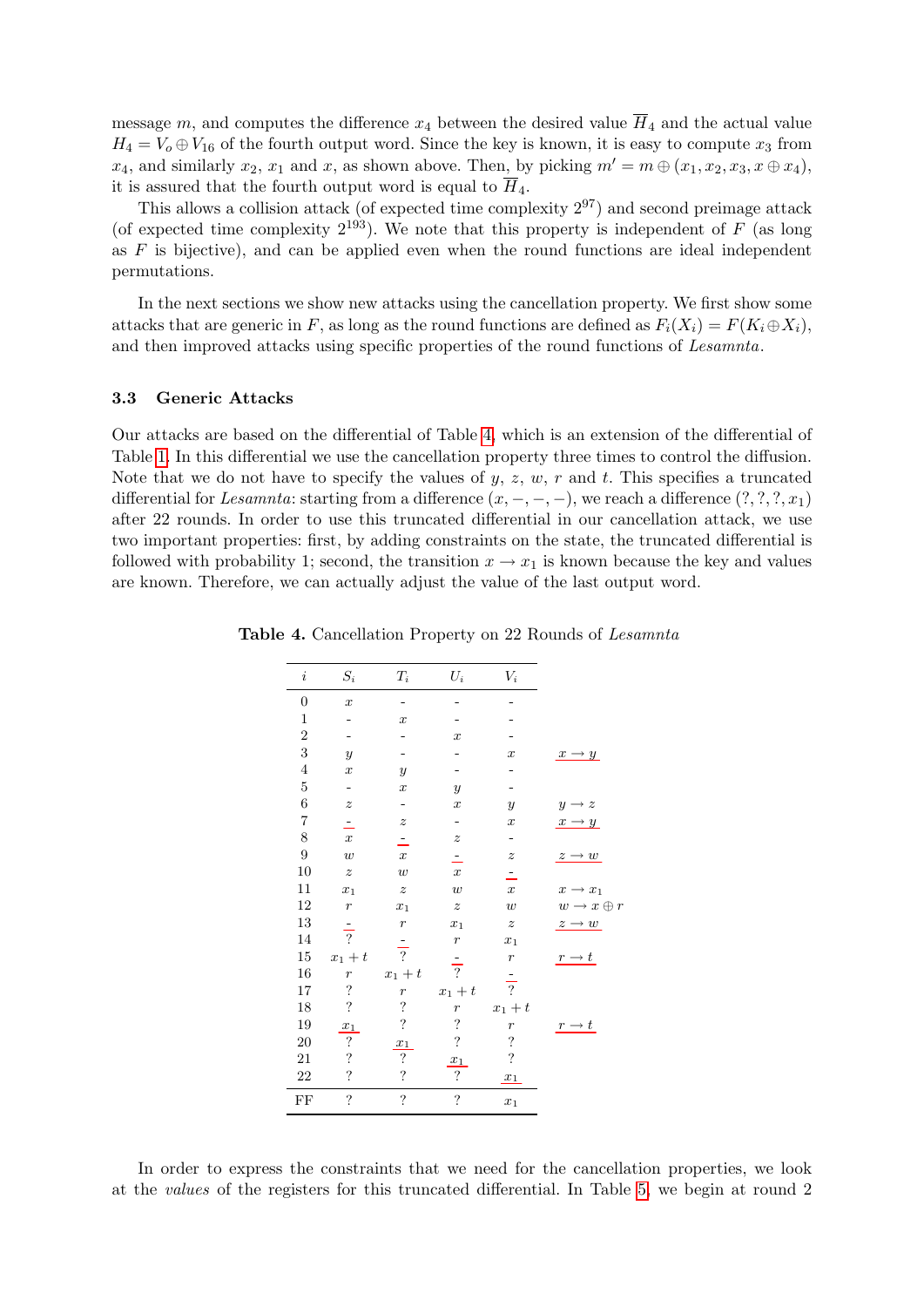with  $(S_2, T_2, U_2, V_2) = (a, b, c, d)$ , and we compute the state values up to round 19. This is an extension of the values computed in Table [3.](#page-5-1)

We can see that we have

$$
X_{19}=F(c\oplus\alpha)\oplus\beta,
$$

where

$$
\alpha = K_{10} \oplus F_7(F_4(a) \oplus b) \oplus F_3(b) \quad \text{and} \quad \beta = d
$$

provided that  $(a, b, d)$  is the unique triplet satisfying the following cancellation conditions:

**Round 7:** we have  $F_6(F_3(b) \oplus c) \oplus F_2(c)$ . They cancel if:  $F_3(b) = c_{2,6} = K_2 \oplus K_6$  i.e.  $b = F_3^{-1}(K_2 \oplus K_6)$ **Round 13:** we have  $F_{12}(F_9(d) \oplus F_5(F_2(c) \oplus d) \oplus a) \oplus F_8(F_5(F_2(c) \oplus d) \oplus a)$ . They cancel if:  $F_9(d) = c_{8,12} = K_8 \oplus K_{12}$  i.e.  $d = F_9^{-1}(K_8 \oplus K_{12})$ **Round 19:** we have  $F_{18}(F_{15}(F_4(a) \oplus b) \oplus \underline{X_{12}}) \oplus F_{14}(\underline{X_{12}})$ . They cancel if:  $F_{15}(F_4(a) \oplus b) = c_{14,18} = K_{14} \oplus K_{18} \quad i.e. \ a = F_4^{-1}(F_{15}^{-1}(K_{14} \oplus K_{18}) \oplus b)$ 

Note that a, b, d and  $\alpha$ ,  $\beta$  are uniquely determined from the subkeys. Hence, one can set  $X_{19}$ to any desired value  $X_{19}^*$  by setting  $c = F^{-1}(X_{19}^* \oplus \beta) \oplus \alpha$ .

| <b>Table 5.</b> Values of the Register for the 22-round Cancellation Property of Lesamnta |  |
|-------------------------------------------------------------------------------------------|--|
|-------------------------------------------------------------------------------------------|--|

<span id="page-8-0"></span>

| $\it i$          | $X_i (= S_i)$                                                                                                                                     |
|------------------|---------------------------------------------------------------------------------------------------------------------------------------------------|
| $-1$             | $\boldsymbol{d}$                                                                                                                                  |
| $\boldsymbol{0}$ | $\boldsymbol{c}$                                                                                                                                  |
| 1                | $\boldsymbol{b}$                                                                                                                                  |
| $\overline{2}$   | $\boldsymbol{a}$                                                                                                                                  |
| $\sqrt{3}$       | $F_2(c) \oplus d$                                                                                                                                 |
| $\overline{4}$   | $F_3(b) \oplus c$                                                                                                                                 |
| $\overline{5}$   | $F_4(a) \oplus b$                                                                                                                                 |
| 6                | $F_5(F_2(c) \oplus d) \oplus a$                                                                                                                   |
| $\,7$            | $F_6(E_3(b) \oplus C) \oplus F_2(C) \oplus d$                                                                                                     |
| 8                | $F_7(F_4(a) \oplus b) \oplus F_3(b) \oplus c$                                                                                                     |
| 9                | $F_8(F_5(F_2(c) \oplus d) \oplus a) \oplus F_4(a) \oplus b$                                                                                       |
| 10               | $F_9(d) \oplus F_5(F_2(c) \oplus d) \oplus a$                                                                                                     |
| 11               | $F_{10}(F_7(F_4(a) \oplus b) \oplus F_3(b) \oplus c) \oplus d$                                                                                    |
| 12               | $F_{11}(F_8(F_5(F_2(c) \oplus d) \oplus a) \oplus F_4(a) \oplus b) \oplus F_7(F_4(a) \oplus b) \oplus F_3(b) \oplus c$                            |
| 13               | $F_{12}(F_9(d) \oplus F_5(F_2(c) \oplus d) \oplus a) \oplus F_8(F_5(F_2(e) \oplus d) \oplus a) \oplus F_4(a) \oplus b$                            |
| 14               | ?                                                                                                                                                 |
| 15               | $F_{14}(X_{12}) \oplus F_{10}(F_7(F_4(a) \oplus b) \oplus F_3(b) \oplus c) \oplus d$                                                              |
| 16               | $F_{15}(F_4(a) \oplus b) \oplus X_{12}$                                                                                                           |
| 17               | $\cdot$                                                                                                                                           |
| 18               | ?                                                                                                                                                 |
| 19               | $F_{18}(F_{15}(F_{4}(a) \oplus b) \oplus X_{12}) \oplus F_{14}(X_{12}) \oplus F_{10}(F_{7}(F_{4}(a) \oplus b) \oplus F_{3}(b) \oplus c) \oplus d$ |

<span id="page-8-1"></span>22-round Attacks The truncated differential of Table [4](#page-7-0) can be used to attack 22-round Lesamnta. We start with the state at round 2  $(S_2, T_2, U_2, V_2) = (a, b, c, d)$  satisfying the cancellation properties, and we can compute how the various states depend on c, as shown in Table [6.](#page-9-0) A dash (-) is used to denote a value that is independent of c. We know exactly how c affects the last output word, and we can select  $c$  in order to get a specific value at the output. Suppose we are given a set of subkeys, and a target value  $\overline{H}$  for the fourth output word. Then the attack proceeds as follows:

1. Set a, b, and d to the values that allow the cancellation property. Then we have  $V_0 \oplus V_{22} = \eta \oplus F(c \oplus \alpha) \oplus \beta$ , as shown in Table [6.](#page-9-0)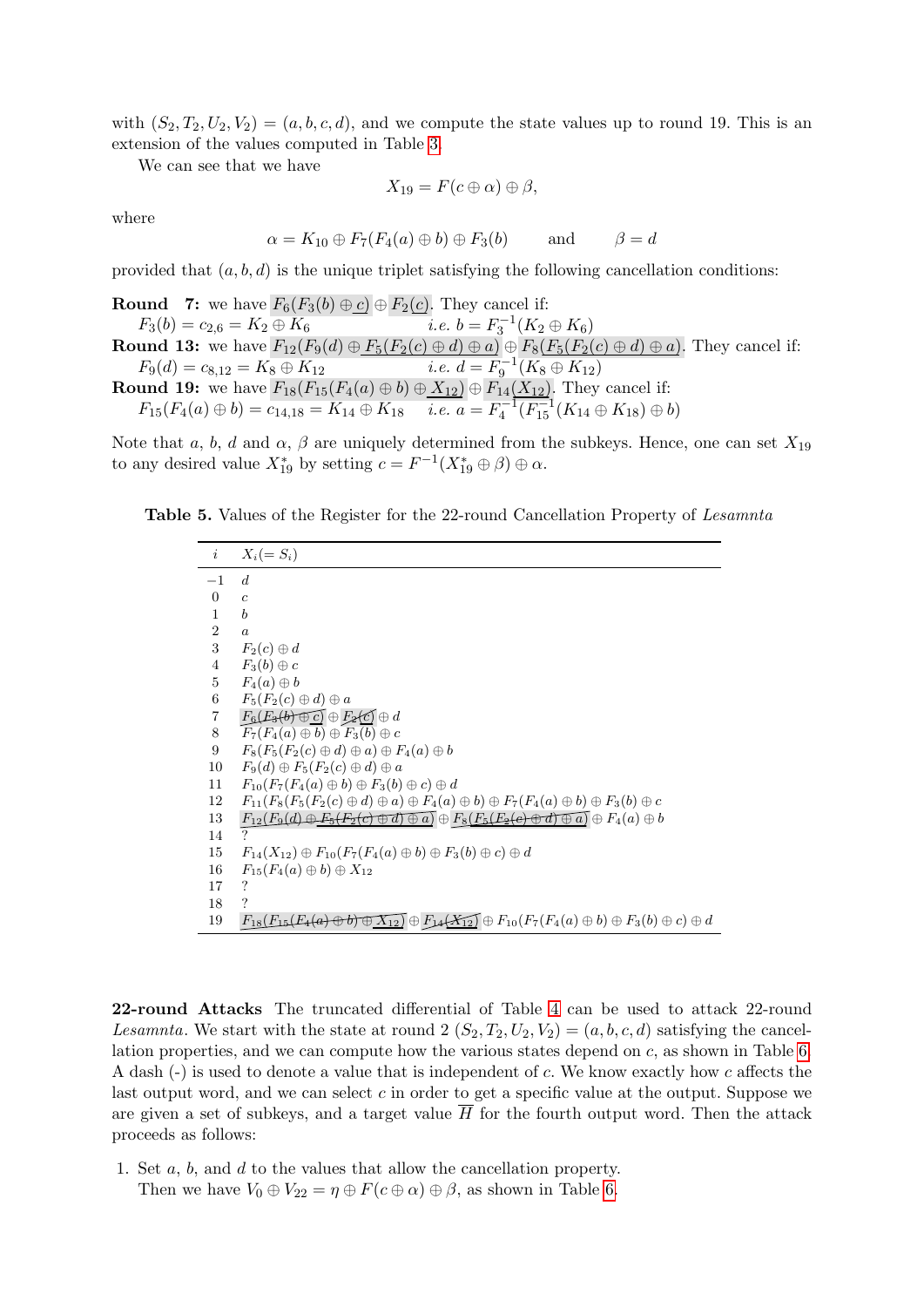<span id="page-9-0"></span>

| $\boldsymbol{\eta}$ | $S_i$                             | $T_i$                             | $U_i$                                   | $V_i$                                         |
|---------------------|-----------------------------------|-----------------------------------|-----------------------------------------|-----------------------------------------------|
|                     | $\epsilon$                        |                                   |                                         |                                               |
|                     |                                   | $\epsilon$                        |                                         |                                               |
| 2                   |                                   |                                   | $\epsilon$                              |                                               |
| $2 - 19$            |                                   |                                   | Repeated Cancellation Property: Table 5 |                                               |
| 19                  | $F(c \oplus \alpha) \oplus \beta$ |                                   |                                         |                                               |
| 20                  |                                   | $F(c \oplus \alpha) \oplus \beta$ |                                         |                                               |
| 21                  |                                   |                                   | $F(c \oplus \alpha) \oplus \beta$       |                                               |
| 22                  |                                   |                                   |                                         | $F(c \oplus \alpha) \oplus \beta$             |
| FF                  |                                   |                                   |                                         | $\eta \oplus F(c \oplus \alpha) \oplus \beta$ |

Table 6. Collision and Preimage Characteristic for the 22-Round Attack

 $\eta$ ,  $\alpha$  and  $\beta$  can be computed from a, b, d and the key:

 $\eta = b \oplus F_0(a \oplus F_3(d)), \alpha = K_{11} \oplus F_8(F_5(a) \oplus b) \oplus F_4(b), \beta = d.$ 

**Table 7.** Computing Values Backwards from the State  $(S_4, T_4, U_4, V_4) = (a, b, c, d)$ 

| $\dot{i}$      | $X_i$                                                                     |
|----------------|---------------------------------------------------------------------------|
| -3             | $d \oplus F_0(c \oplus F_1(b \oplus F_2(a \oplus F_3(d))))$               |
| $-2$           | $c \oplus F_1(b \oplus F_2(a \oplus F_3(d)))$                             |
| $-1$           | $b \oplus F_2(a \oplus F_3(d))$                                           |
| $\overline{0}$ | $a \oplus F_3(d)$                                                         |
| 1              | $\overline{d}$                                                            |
| 2              | $\epsilon$                                                                |
| 3              | $\boldsymbol{b}$                                                          |
| 4              | $\alpha$                                                                  |
|                | $V_0 = X_{-3} = \lambda \oplus F_0(c \oplus \gamma)$ , with $\lambda = d$ |

- 2. Compute c as  $F^{-1}(\overline{H}\oplus\eta\oplus\beta)\oplus\alpha$ .
- 3. This sets the state at round 2:  $(S_2, T_2, U_2, V_2) \triangleq (a, b, c, d)$ . With this state, we have  $V_0 \oplus V_{22} = \overline{H}$ .
- 4. Compute the round function backwards up to round 0, to get the input  $(S_0, T_0, U_0, V_0)$ .

This costs less than one compression function call, and does not require any memory.

For a given chaining value (*i.e.* a set of subkeys), this algorithm can only output one message. To build a full preimage attack or a collision attack on the compression function, this has to be repeated with random chaining values. Since the attack works for any chaining value, we can build attacks on the hash function using a prefix block to randomize the chaining value. This gives a collision attack with complexity  $2^{96}$  ( $2^{192}$  for Lesamnta-512), and a second-preimage attack with complexity  $2^{192}$  ( $2^{384}$  for Lesamnta-512).

<span id="page-9-1"></span>24-round Attacks We can add two rounds at the beginning of the truncated differential at the cost of some memory. The resulting 24-round differential is given in Table [8.](#page-10-0) The output word we try to control is equal to  $F(c \oplus \gamma) \oplus F(c \oplus \alpha)$ , for some constants  $\alpha$ , and  $\gamma$  that depend on the chaining value (note that  $\beta = \lambda$  in Table [8\)](#page-10-0). We define a family of functions  $h_\mu(x) = F(x) \oplus F(x \oplus \mu)$ , and for a given target value  $\overline{H}$ , we tabulate  $\varphi_{\overline{H}}(\mu) = h_\mu^{-1}(\overline{H})$ . For each  $\mu$ ,  $\varphi_{\overline{H}}(\mu)$  is a possibly empty set, but the average size is one (the non-empty values form a partition of the input space). In the special case where  $\overline{H} = 0$ ,  $\varphi_0(\mu)$  is empty for all  $\mu \neq 0$ , and  $\varphi_0(0)$  is the full space.

We store  $\varphi_{\overline{H}}$  in a table of size  $2^{n/4}$ , and we can compute it in time  $2^{n/4}$  by looking for values such that  $F(x) \oplus F(y) = H$  (this gives  $\varphi_{\overline{H}}(x \oplus y) = x$ ). Using this table, we are able to choose one output word just like in the 22-round attack.

We start with a state  $(S_4, T_4, U_4, V_4) = (a, b, c, d)$  such that a, b, d satisfy the cancellation conditions, and we compute  $\alpha$ ,  $\beta$ ,  $\gamma$ ,  $\lambda$ . If we use  $c = u \oplus \alpha$ , where  $u \in \varphi_{\overline{H}}(\alpha \oplus \gamma) = h_{\alpha \oplus \gamma}^{-1}(\overline{H})$ ,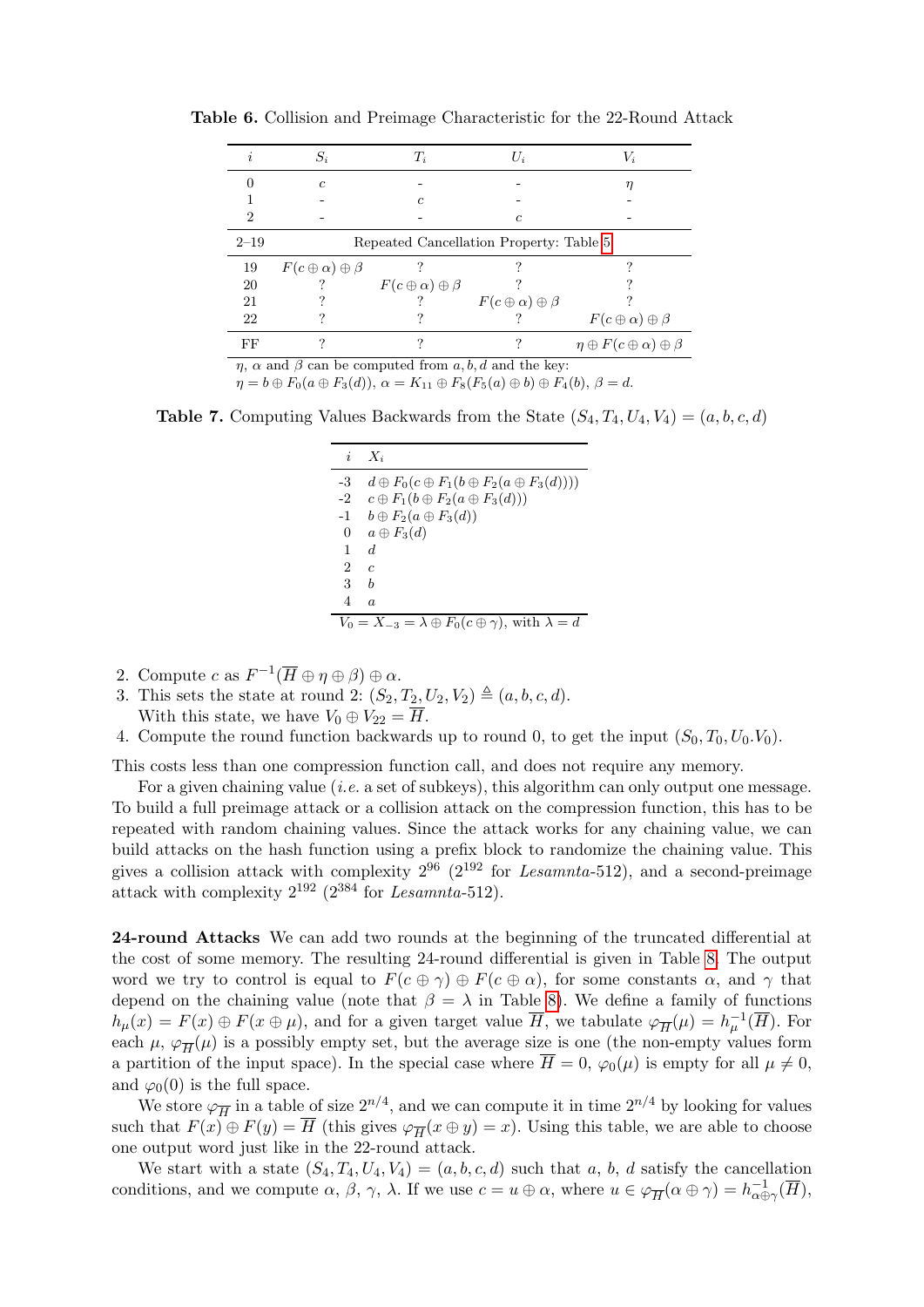<span id="page-10-0"></span>

| i.                                                                                       | $S_i$                             | $T_i$                             | $U_i$                                   | $V_i$                               |  |
|------------------------------------------------------------------------------------------|-----------------------------------|-----------------------------------|-----------------------------------------|-------------------------------------|--|
|                                                                                          |                                   |                                   | $c \oplus \gamma$                       | $F(c \oplus \gamma) \oplus \lambda$ |  |
|                                                                                          |                                   |                                   |                                         | $c \oplus \gamma$                   |  |
| 2                                                                                        | $\epsilon$                        |                                   |                                         |                                     |  |
| 3                                                                                        |                                   | c                                 |                                         |                                     |  |
| 4                                                                                        |                                   |                                   | $\epsilon$                              |                                     |  |
| $4 - 21$                                                                                 |                                   |                                   | Repeated Cancellation Property: Table 5 |                                     |  |
| 21                                                                                       | $F(c \oplus \alpha) \oplus \beta$ |                                   |                                         |                                     |  |
| 22                                                                                       |                                   | $F(c \oplus \alpha) \oplus \beta$ |                                         |                                     |  |
| 23                                                                                       |                                   |                                   | $F(c \oplus \alpha) \oplus \beta$       |                                     |  |
| 24                                                                                       |                                   |                                   |                                         | $F(c \oplus \alpha) \oplus \beta$   |  |
| $\alpha$ , $\beta$ , $\gamma$ and $\lambda$ can be computed from a, b, d and the key by: |                                   |                                   |                                         |                                     |  |

Table 8. Collision and Preimage Path for the 24-round Attack

 $\alpha$ ,  $\beta$ ,  $\gamma$  and  $\lambda$  can be computed from a, b, d and the key by:  $\alpha = K_{13} \oplus F_{10}(F_7(a) \oplus b) \oplus F_6(b), \beta = d$  and  $\gamma = F_1(b \oplus F_2(a \oplus F_3(d))), \lambda = d$ 

we have:

$$
V_0 \oplus V_{24} = F(c \oplus \gamma) \oplus F(c \oplus \alpha)
$$
  
=  $F(u \oplus \alpha \oplus \gamma) \oplus F(u) = h_{\alpha \oplus \gamma}(u) = \overline{H}$ 

On average this costs one compression function evaluation to find a  $n/4$ -bit partial preimage. If the target value is 0, this only succeeds if  $\alpha \oplus \gamma = 0$ , but in this case it gives  $2^{n/4}$  solutions. This gives a preimage attack with complexity  $2^{3n/4}$  using  $2^{n/4}$  memory.

Note that it is possible to make a time-memory trade-off with complexity  $2^{n-k}$  using  $2^k$ memory for  $k < n/4$ .

#### <span id="page-10-1"></span>3.4 Dedicated 24-round Attacks on Lesamnta

We now describe how to use specific properties of the round functions of Lesamnta to remove the memory requirement of our 24-round attacks.

Neutral Subspaces in  $F_{256}$  The F function of Lesamnta-256 has a property that limits the difference propagation to linear subspaces. Namely, we identified two linear subspaces  $\Gamma$  and  $\Lambda$ for which

$$
x \oplus x' \in \Gamma \Rightarrow F(x) \oplus F(x') \in \Lambda
$$

The subspaces  $\Gamma$  and  $\Lambda$  have dimensions of 16 and 48, respectively.

The AES-like round function of Lesamnta-256 achieves full diffusion of the values after its four rounds, but some linear combinations of the output are not affected. Starting from a single active diagonal, we have:

#### $\left\{\frac{\text{SB}}{\text{SR}}\right\}$   $\left\{\frac{\text{MO}}{\text{MC}}\right\}$   $\left\{\frac{\text{SB}}{\text{SR}}\right\}$  $\left( \frac{\text{SB}}{\text{SR}} \right)$  MC  $\left( \frac{\text{SB}}{\text{SR}} \right)$  MC  $\left( \frac{\text{SB}}{\text{SR}} \right)$ ┢╈╈  $\left\lceil \text{MC} \right\rceil$

All the output bytes are active, but there are some linear relations between them. More precisely, the inverse MixColumns operation leads to a difference with two inactive bytes. Therefore, we can equivalently say that there are 16 linear relations of the output bits that are not affected by 16 input bits.

Collision and Second Preimage Attacks on Lesamnta-256 Using this property, we can choose 16 linear relations of the output of the family of function  $h_{\mu}$ , or equivalently, choose 16 linear relations of the output of the compression function.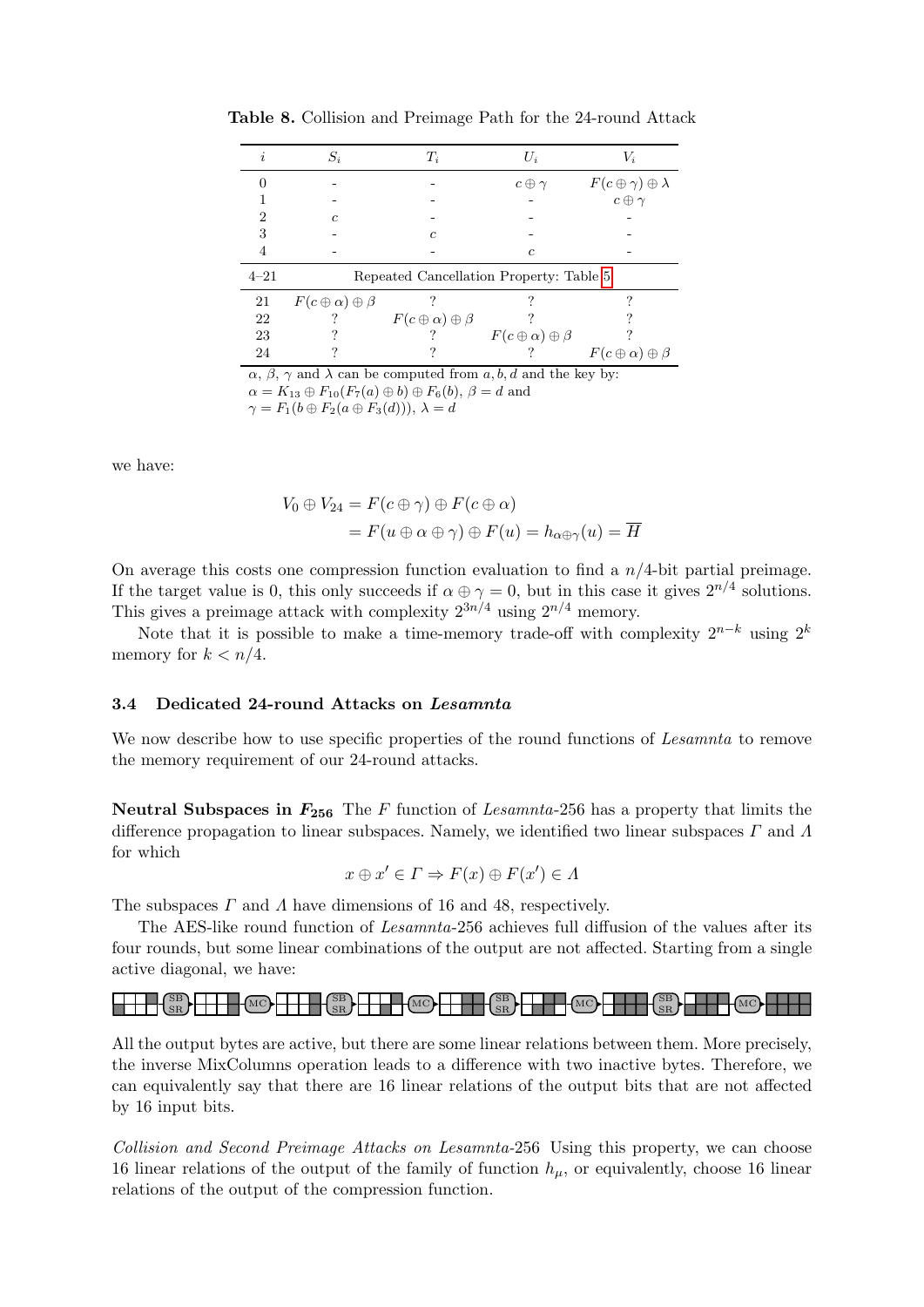Let  $\bar{\Lambda}$  be a supplementary subspace of  $\Lambda$ . Any 64-bit value x can be written as  $x = x_{\Lambda} + x_{\bar{\Lambda}}$ , where  $x_\Lambda \in \Lambda$  and  $x_{\bar{\Lambda}} \in \bar{\Lambda}$ . We show how to find values x such that  $h_\mu(x)_{\bar{\Lambda}} = \overline{H}_{\bar{\Lambda}}$  for an amortized cost of one, without memory:

- 1. Compute  $h_{\mu}(u)$  for random u's until  $h_{\mu}(u)_{\bar{A}} = H_{\bar{A}}$
- 2. Far all v in  $\Gamma$ , we have  $h_{\mu}(u+v)_{\bar{A}} = H_{\bar{A}}$

This gives  $2^{16}$  messages with 16 chosen relations for a cost of  $2^{16}$ . It allows a second-preimage attack on 24-round Lesamnta-256 with complexity  $2^{240}$ , and a collision attack with complexity  $2^{120}$ , both memoryless.

**Symmetries in**  $F_{256}$  **and**  $F_{512}$  The AES round function has strong symmetry properties, as studied in [\[9\]](#page-17-5). The round function  $F$  of Lesamnta is heavily inspired by the AES round, and has similar symmetry properties. More specifically, if an AES state is such that the left half is equal to the right half, then this property still holds after any number of SubBytes, ShiftRows, and MixColumns operations. Explicitly, after one AES-like round of Lesamnta-256, we have:

$$
\boxed{w \mid x \mid w \mid x} \xrightarrow{AES-like} \boxed{w' \mid x' \mid w' \mid x'} \text{ where } \begin{cases} w' = 2 \cdot S[w] \oplus S[z] & x' = 2 \cdot S[x] \oplus S[y] \\ y' = S[w] \oplus 2 \cdot S[z] & z' = S[x] \oplus 2 \cdot S[y] \end{cases}
$$

And similarly in Lesamnta-512:



When we consider the F functions of Lesamnta, we have that: if  $x \oplus K_i$  is symmetric, then  $F_i(x) = F(x \oplus K_i)$  is also symmetric. More precisely, if we denote the set of symmetric values by  $S$ , we use the following property:

$$
x, x' \in \mathcal{S} \Rightarrow F(x) \oplus F(x') \in \mathcal{S}
$$

Collision Attacks on Lesamnta-256 and Lesamnta-512 This property can be used for an improved collision attack. As seen earlier we have  $V_0 \oplus V_{24} = F(c \oplus \gamma) \oplus F(c \oplus \alpha)$ . In order to use the symmetry property, we first select random chaining values, and we compute the value of  $\alpha$ and  $\gamma$  until  $\alpha \oplus \gamma$  is symmetric  $(\alpha \oplus \gamma \in \mathcal{S})$ . Then, if we select c such that  $c \oplus \gamma \in \mathcal{S}$ , we also have  $c \oplus \alpha \in \mathcal{S}$ , and this gives  $V_0 \oplus V_{24} \in \mathcal{S}$ .

We need to try  $2^{32}$  (respectively,  $2^{64}$  for *Lesamnta*-512) random chaining values in order to get  $\alpha \oplus \gamma \in \mathcal{S}$ , but once we have a good chaining value, we can use it with  $2^{32}$  (respectively,  $2^{64}$ ) messages, and in each one  $V_0 \oplus V_{24} \in \mathcal{S}$ . So we can have 32 equalities between output bits (respectively, 64 equalities) for an average cost of one compression function call. This leads to a collision attack with complexity  $2^{112}$  for Lesamnta-256, and  $2^{224}$  for Lesamnta-512. In Appendix [C,](#page-22-0) we give an example of inputs where 64 bits of the output are set to 1 using this property.

#### <span id="page-11-0"></span>4 Application to  $SHArite-3_{512}$

SHAvite-3 is a hash function designed by Biham and Dunkelman for the SHA-3 competition [\[1\]](#page-17-6). It is based on a generalized Feistel construction with an AES-based round function, used in Davies-Meyer mode. In this section we study  $SHAvite-3_{512}$ , the version of  $SHAvite-3$  designed for output size of 257 to 512 bits. The cancellation property can not be used on  $SHArite-3_{256}$ because the Feistel structure is different and has a faster diffusion. We describe an attack on the  $SHAvite-3_{512}$  hash function reduced to 9 rounds out of 14. An earlier variant of our attack was later extended in [\[5\]](#page-17-2) to a 10-round attack. We note that our improved 9-round attack can be used to offer an improved 10-round attack.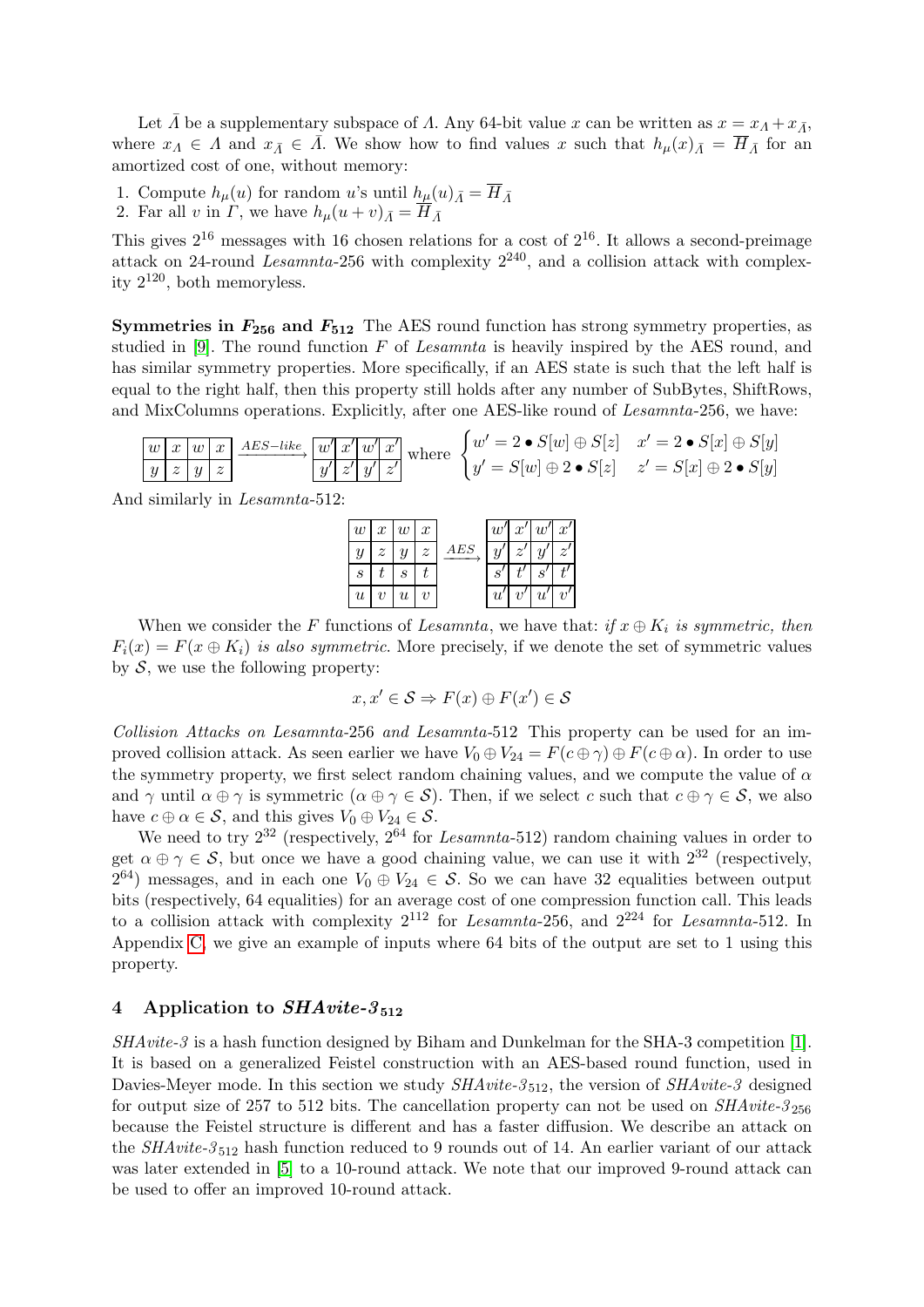

<span id="page-12-0"></span>Fig. 2. The Underlying Block Cipher of  $C_{512}$ 

#### 4.1 A Short Description of  $SHArite-3_{512}$

The compression function of  $SHAvite-3_{512}$  accepts a chaining value of 512 bits, a message block of 1024 bits, a salt of 512 bits, and a bit counter of 128 bits. As this is a Davies-Meyer construction, the message block, the salt, and the bit counter enter the key schedule algorithm of the underlying block cipher. The key schedule algorithm transforms them into 112 subkeys of 128 bits each. The chaining value is then divided into four 128-bit words, and at each round two words enter the nonlinear round functions and affect the other two:

$$
S_{i+1} = V_i \t\t T_{i+1} = S_i \oplus F'_i(T_i) \t\t U_{i+1} = T_i \t\t V_{i+1} = U_i \oplus F_i(V_i)
$$

The nonlinear function  $F$  and  $F'$  are composed of four full rounds of AES, with 4 subkeys from the message expansion:

$$
F_i(x) = P(k_{0,i}^3 \oplus P(k_{0,i}^2 \oplus P(k_{0,i}^1 \oplus P(k_{0,i}^0 \oplus x))))
$$
  

$$
F'_i(x) = P(k_{1,i}^3 \oplus P(k_{1,i}^2 \oplus P(k_{1,i}^1 \oplus P(k_{1,i}^0 \oplus x))))
$$

where P is one AES round (without the AddRoundKey operation).

In this section we use an alternative description of  $SHAvite-3_{512}$  with only two variables per round, as shown in Figure [2.](#page-12-0) We have

$$
S_i = Y_{i-1} \qquad \qquad T_i = X_i \qquad \qquad U_i = X_{i-1} \qquad \qquad V_i = Y_i
$$

The message expansion is detailed in Appendix [D.](#page-22-1)

Note that with the original key schedule of  $SHAvite-3$ , a specific set of message, salt, and counter leads to all the subkeys being zero [\[10,](#page-17-7)[11\]](#page-17-8). Thus, the key schedule was tweaked for the second round of the SHA-3 competition. Our attack applies both to the original message expansion and to the tweaked version.

#### 4.2 Cancellation Attacks on  $SHArite-3_{512}$

The cancellation path is described in Table [9,](#page-13-0) which is an extension of Table [2.](#page-4-0) We use the cancellation property twice to control the diffusion. Note that we do not have to specify the values of  $y, z$ , and w. Like in the Lesamnta attack, this path is a truncated differential, and we use constraints on the state to enforce that it is followed. Moreover, the transitions  $x \to x_1$  and  $x_1 \rightarrow x_2$  are known because the key is known.

Note that the round functions of  $SHAvite-3_{512}$  are not defined as  $F(k, x) = P(k \oplus x)$  for a fixed permutation P. Instead, each function takes 4 keys and it is defined as:

$$
F(k_i^0, k_i^1, k_i^2, k_i^3, x) = P(k_i^3 \oplus P(k_i^2 \oplus P(k_i^1 \oplus P(k_i^0 \oplus x))))
$$

where P is one AES round. In order to apply the cancellation property to  $SHArite-3_{512}$ , we need that the subkeys  $k^1, k^2, k^3$  of two functions be equal, so that  $F_i(x)$  collapses to  $P'(k_i^0 \oplus x)$  and  $F_j$  to  $P'(k_j^0 \oplus x)$ , where  $P'(x) \triangleq P(k_i^3 \oplus P(k_i^2 \oplus P(k_i^1 \oplus P(x)))) = P(k_j^3 \oplus P(k_j^2 \oplus P(k_j^1 \oplus P(x))))$ .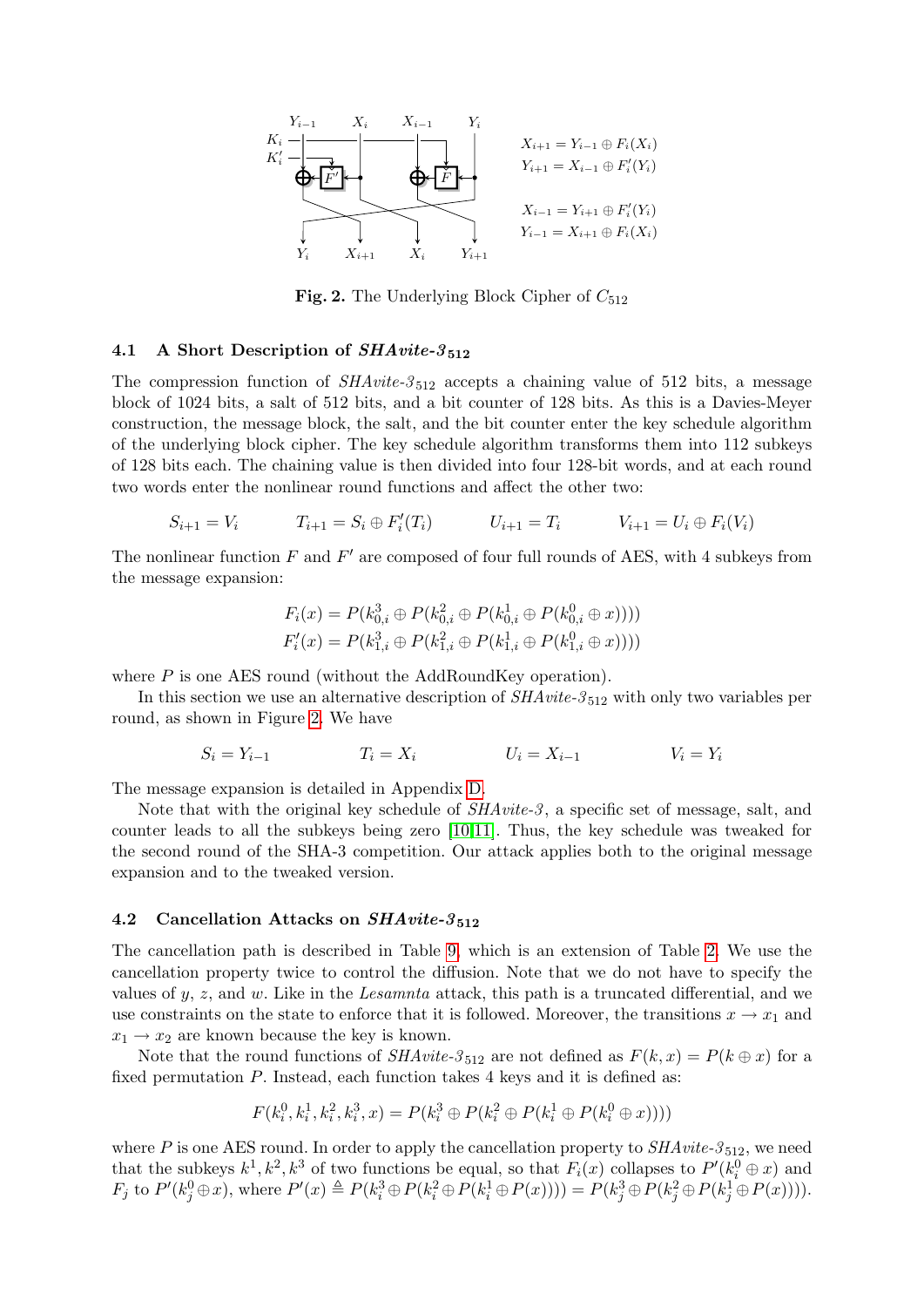<span id="page-13-0"></span>

**Table 9.** Cancellation Property on 9 Rounds of  $SHAvite-3_{512}$ 

**Table 10.** Values of the Registers for the 9-round Cancellation Property of  $SHAvite-3_{512}$ 

<span id="page-13-1"></span>

| $\dot{\imath}$ | $X_i/Y_i$                                                                                                                |
|----------------|--------------------------------------------------------------------------------------------------------------------------|
| $X_{0}$        | $b \oplus F_3(c) \oplus F_1'(c \oplus F_2(d \oplus F_3'(a)))$                                                            |
| $Y_0$          | $d \oplus F'_3(a) \oplus F_1(a \oplus F'_2(b \oplus F_3(c)))$                                                            |
|                | $X_1 \quad a \oplus F_2(b \oplus F_3(c))$                                                                                |
|                | $Y_1 \quad c \oplus F_2(d \oplus F_3'(a))$                                                                               |
|                | $X_2$ $d \oplus F'_3(a)$                                                                                                 |
|                | $Y_2$ $b \oplus F_3(c)$                                                                                                  |
| $X_3$          | $\boldsymbol{c}$                                                                                                         |
| $Y_3$          | $\boldsymbol{a}$                                                                                                         |
| $X_4$ b        |                                                                                                                          |
| $Y_4$          | $\overline{d}$                                                                                                           |
|                | $X_5 \quad a \oplus F_4(b)$                                                                                              |
|                | $Y_5$ $c \oplus F'_4(d)$                                                                                                 |
|                | $X_6$ $d \oplus F_5(a \oplus F_4(b))$                                                                                    |
|                | $Y_6$ $b \oplus F'_5(c \oplus F'_4(d))$                                                                                  |
| $X_7$          | $c \oplus F'_4(\overline{d}) \oplus F_6(\underline{d} \oplus F_5(a \oplus F_4(\overline{b})))$                           |
| $Y_7$          | $a \oplus F_4(b) \oplus F'_6(b \oplus F'_5(c \oplus F'_4(d)))$                                                           |
| $X_8$          | $b \oplus F'_5(c \oplus F'_4(d)) \oplus F_7(c)$                                                                          |
| $Y_8$          | $d \oplus F_5(a \oplus F_4(b)) \oplus F'_7(a \oplus F_4(b) \oplus F'_6(b \oplus F'_5(c \oplus F'_4(d))))$                |
| $X_9$          | $a \oplus F_4(b) \oplus F'_6(b \oplus E'_5(e \oplus F'_4(d))) \oplus F_8(b \oplus E'_5(e \oplus F'_4(d)) \oplus F_7(c))$ |

In order to express the constraints needed for the cancellation properties, we look at the values of the registers for this truncated differential. In Table [10,](#page-13-1) we begin at round 4 with  $(S_4, T_4, U_4, V_4) = (Y_3, X_4, X_3, Y_4) = (a, b, c, d)$ , and we compute up to round 9.

We have a cancellation property on 9 rounds under the following conditions:

**Round 7** We have  $F_4(d) \oplus F_6(d \oplus F_5(a \oplus F_4(b)))$ . They cancel if: 4  $F_5(a \oplus F_4(b)) = k_{1,4}^0 \oplus k_{0,6}^0 \text{ and } (k_{1,4}^1, k_{1,4}^2, k_{1,4}^3) = (k_{0,6}^1, k_{0,6}^2, k_{0,6}^3).$ **Round 9** We have  $F'_6(b \oplus F'_5(c \oplus F'_4(d))) \oplus F_8(b \oplus F'_5(c \oplus F'_4(d)) \oplus F_7(c)$ . They cancel if:  $F_7(c) = k_{1,6}^0 \oplus k_{0,8}^0 \text{ and } (k_{1,6}^1, k_{1,6}^2, k_{1,6}^3) = (k_{0,8}^1, k_{0,8}^2, k_{0,8}^3).$ 

Therefore, the truncated differential is followed if:

$$
F_5(a \oplus F_4(b)) = k_{1,4}^0 \oplus k_{0,6}^0
$$
  

$$
F_7(c) = k_{1,6}^0 \oplus k_{0,8}^0
$$
 (C0)

$$
(k_{1,4}^1, k_{1,4}^2, k_{1,4}^3) = (k_{0,6}^1, k_{0,6}^2, k_{0,6}^3)
$$
\n
$$
(k_{1,6}^1, k_{1,6}^2, k_{1,6}^3) = (k_{0,8}^1, k_{0,8}^2, k_{0,8}^3)
$$
\n
$$
(C1)
$$

The constraints for the cancellation at round 7 are easy to satisfy and allow a 7-round attack on SHAvite-3 <sup>512</sup>. However, for a 9-round attack we have more constraints on the subkeys, and this requires special attention.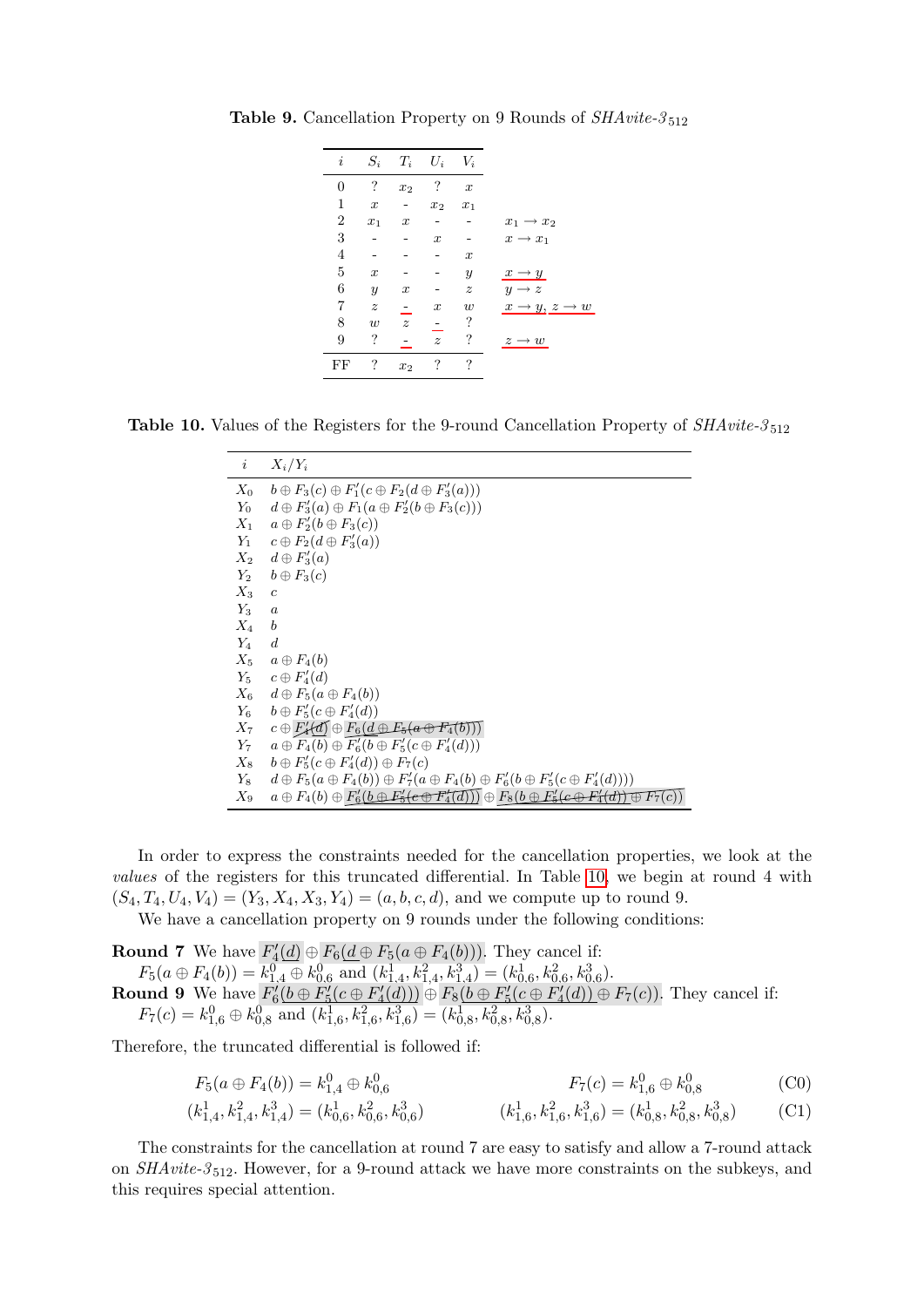#### <span id="page-14-2"></span>4.3 Dealing with the Key Expansion

Let us outline an algorithm to find a suitable message (recall that  $SHAvite\text{-}3_{512}$  is used in a Davies-Meyer mode) for a given salt and counter value. We have to solve a system involving linear and non-linear equations, and we use the fact that the system is almost triangular. We note that it might be possible to improve our results using the technique of Khovratovich, Biryukov and Nikolić [\[7\]](#page-17-9) to find a good message efficiently.

For the cancellation attack on 9-round  $SHArite-3_{512}$ , we need to satisfy a 768-bit condition on the subkeys, i.e.:

$$
(k_{1,4}^1, k_{1,4}^2, k_{1,4}^3) = (k_{0,6}^1, k_{0,6}^2, k_{0,6}^3)
$$
\n
$$
(k_{1,6}^1, k_{1,6}^2, k_{1,6}^3) = (k_{0,8}^1, k_{0,8}^2, k_{0,8}^3)
$$
\n
$$
(C1)
$$

Or in  $rk[\cdot]$  terms:

 $rk[148, \ldots, 159] = rk[196, \ldots, 207]$   $rk[212, \ldots, 223] = rk[260, \ldots, 271]$ 

We are actually trying to solve a system of equation with:

- $-$  224 variables: tk[128..159], tk[192..223] and rk[128..287]
- 192 equations from the key schedule (64 non-linear and 128 linear)
- 24 constraints

Therefore we have 8 degrees of freedom. The relations between the variables are shown in Figure [3,](#page-14-0) while the full key expansion of  $SHArite-3_{512}$  is described in Appendix [D.](#page-22-1)



rk[256 ... 259,260 ... 263,264 ... 267,268 ... 271,272 ... 275,276 ... 279,280 ... 283,284 ... 287]

<span id="page-14-0"></span>Fig. 3. Constraints in the Key Expansion of  $SHArite-3_{512}$ Initial constraints in pink, constraints from steps [1](#page-14-1) to [3](#page-15-0) in yellow, constraints from step [4](#page-15-1) in green

Propagation of the Constraints First, we propagate the constraints and deduce new equalities between the variables. Figure [3](#page-14-0) shows the initial constraints and the propagated constraints.

<span id="page-14-1"></span>1. The non-linear equations of the key-schedule give:

$$
tk[156..159] = AESR((rk[157, 158, 159, 156]) \oplus (salt[12..15]))
$$
  

$$
tk[204..207] = AESR((rk[205, 206, 207, 204]) \oplus (salt[12..15]))
$$

since  $rk[156..159] = rk[204..207]$ , we know that  $tk[156..159] = tk[204..207]$ . Similarly, we get  $tk[148..159] = tk[196..207]$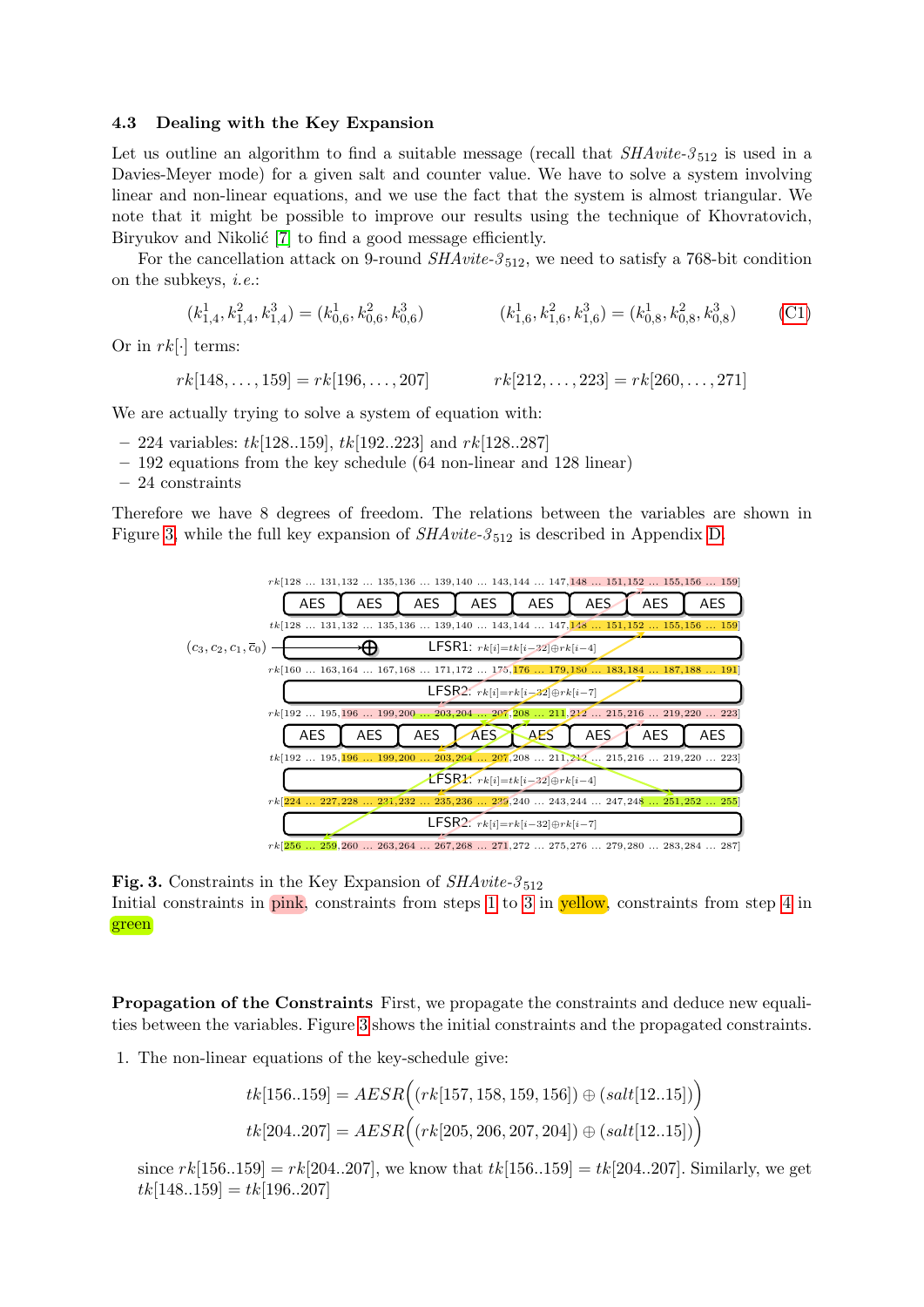- <span id="page-15-2"></span>2. From the key expansion, we have  $rk[191] = rk[223] \oplus rk[216]$ , and  $rk[239] = rk[271] \oplus rk[264]$ . Since we have the constraints  $rk[223] = rk[271]$  and  $rk[216] = rk[264]$ , we can deduce that  $rk[191] = rk[239]$  Similarly, we get  $rk[187..191] = rk[235..239]$ .
- <span id="page-15-0"></span>3. From the linear part of the expansion, we have  $rk[186] = rk[190] \oplus tk[158]$  and  $rk[234] =$  $rk[238] \oplus tk[206]$ . We have seen that  $rk[190] = rk[238]$  at step [2](#page-15-2) and  $tk[158] = tk[206]$  at step [1,](#page-14-1) therefore  $rk[186] = rk[234]$  Similarly, we get  $rk[176..186] = rk[224..234]$ .
- <span id="page-15-1"></span>4. Again, from the linear part of the key expansion, we have  $rk[211] = rk[218] \oplus rk[186]$  and  $rk[259] = rk[266] \oplus rk[234]$ . We have seen that  $rk[186] = rk[234]$  at step [3](#page-15-0) and we have  $rk[218] = rk[266]$  as a constraint, thus  $rk[211] = rk[259]$  Similarly, we obtain  $rk[201..211] =$  $rk[249..259]$  Note that we have  $rk[201..207] = rk[153..159]$  as a constraint, so we must have  $rk[249..255] = rk[153..159].$

Finding a Solution To find a solution to the system, we use a guess and determine technique. We guess 11 state variables, and we show how to compute the rest of the state and check for consistency. Since we have only 8 degrees of freedom, we expect the random initial choice to be valid once out of  $2^{32\times3} = 2^{96}$  times. This gives a complexity of  $2^{96}$  to find a good message.

- Choose random values for  $rk[200], rk[204..207], rk[215..216], rk[220..223]$
- Compute  $tk[220..223]$  from  $rk[220..223]$
- Compute  $rk[248..251]$  from  $tk[220..223]$  and  $rk[252..255] (= rk[204..207])$
- Deduce  $rk[201..203] = rk[249..251]$ , so  $rk[200..207]$  is known
- Compute  $tk[152..159]$  from  $rk[152..159] (= rk[200..207])$
- Compute  $rk[190..191]$  from  $rk[215..216]$  and  $rk[222..223]$
- Compute  $rk[186..187]$  from  $rk[190..191]$  and  $rk[158..159]$
- Compute  $rk[182..183]$  from  $rk[186..187]$  and  $rk[154..155]$
- Compute  $rk[214]$  from  $rk[207]$  and  $rk[182]$
- Compute  $rk[189]$  from  $rk[214]$  and  $rk[219]$ ; then  $rk[185]$  and  $rk[181]$
- Compute  $rk[213]$  from  $rk[206]$  and  $rk[181]$
- Compute rk[188] from rk[213] and rk[220], then rk[184] and rk[180]
- Compute  $rk[212]$  from  $rk[205]$  and  $rk[180]$
- Compute  $rk[219]$  from  $rk[212]$  and  $rk[187]$
- Compute  $rk[208, 209]$  from  $rk[215, 216]$  and  $rk[183, 184]$
- We have  $tk[216..219] = AESR((rk[216..219]))$  with a known key. Since  $rk[216]$  and  $rk[219]$ are known, we know that  $tk[216..219]$  is a linear subspace of dimension 64 over  $\mathbb{F}_2$ .
- Similarly,  $tk[208..211]$  is in a linear subspace of dimension 64  $(rk[208]$  and  $rk[209]$  are known).
- Moreover, there are linear relations between  $tk[216..219]$  and  $tk[208..211]$ : we can compute  $rk[240..243]$  from  $tk[208..211]$  and  $rk[236..239]$ ;  $rk[244..247]$  from  $rk[240..243]$  and  $tk[212..215]$ ;  $tk[216..219]$  from  $rk[244..247]$  and  $rk[248..251]$ .
- On average, we expect one solution for  $tk[216..219]$  and  $tk[208..211]$ .
- At this point we have computed the values of  $rk[200..223]$ . We can compute  $tk[200.223]$  and  $rk[228..255]$ .
- Compute  $rk[176..179]$  from  $rk[201..204]$  and  $rk[208..211]$
- Since  $rk[224..227] = rk[176..179]$ , we have a full state  $rk[224..255]$ . We can check consistency of the initial guess.

#### <span id="page-15-3"></span>4.4 9-round Attacks

The cancellation property allows to find a key/message pair with a given value on the last 128 bits. The attack is the following: first find a message that fulfills the conditions on the subkeys, and set a, b and c at round 4 satisfying the cancellation conditions  $(C0)$ . Then the second output word is:

 $T_9 \oplus T_0 = X_9 \oplus X_0 = a \oplus F_4(b) \oplus b \oplus F_3(c) \oplus F'_1(c \oplus F_2(d \oplus F'_3(a)))$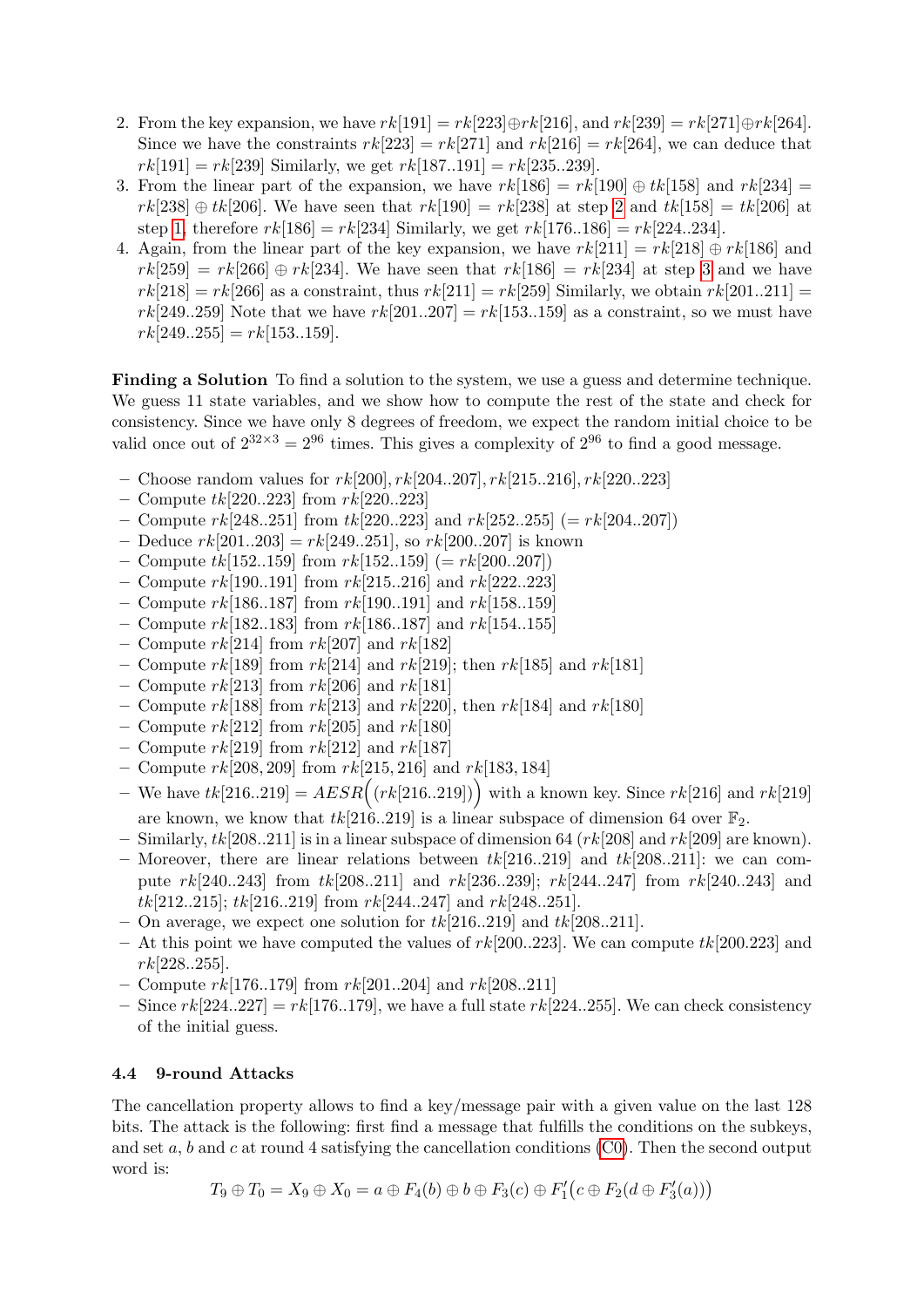If we set

$$
d = F_2^{-1}\Big(F_1'^{-1}(\overline{H} \oplus a \oplus F_4(b) \oplus b \oplus F_3(c)) \oplus c\Big) \oplus F_3'(a)
$$

we have  $X_9 \oplus X_0 = \overline{H}$ . Each key (message) can be used with  $2^{128}$  different  $a,b,c$ , and the cost of finding a suitable key is  $2^{96}$ . Hence, the amortized cost for finding a 128-bit partial preimage is one compression function evaluation. The cost of finding a full preimage for the compression function is  $2^{384}$ , as described in Algorithm [1.](#page-16-1)

<span id="page-16-1"></span>Algorithm 1  $SHAvite-3_{512}$  cancellation attack on 9 rounds

**Input:** Target value  $\overline{H}$ **Output:** A message M and a chaining value X s.t.  $F(X, M) = \overline{H}$ Running Time: 2 384 1: loop 2: Find M such that  $(k_{1,4}^1, k_{1,4}^2, k_{1,4}^3) = (k_{0,6}^1, k_{0,6}^2, k_{0,6}^3)$  and  $(k_{1,6}^1, k_{1,6}^2, k_{1,6}^3) = (k_{0,8}^1, k_{0,8}^2, k_{0,8}^3)$ 3:  $c \leftarrow F_7^{-1}(k_{1,6}^0 \oplus k_{0,8}^0)$ 4: for all a do 5:  $b \leftarrow F_4^{-1}(F_5^{-1}(k_{1,4}^0 \oplus k_{0,6}^0) \oplus a)$  $6\colon\qquad\quad \text{Compute}\; d \;\text{as}\; F_2^{-1}\Bigl( F_1'^{-1}\bigl( \overline{H}_4\oplus a\oplus F_4(b)\oplus b\oplus F_3(c)\bigr)\oplus c\Bigr)\oplus F_3'(a)$ 7: Compute 4 rounds backwards and 5 rounds forwards from  $a, b, c, d$ 8: Then  $H_4 = X_0 \oplus X_9 = \overline{H}_4$ 9: if  $H = \overline{H}$  then 10: return  $X, M$ 11: end if 12: end for 13: end loop

Second Preimage Attack on the Hash Function We can use the preimage attack on the compression function to build a second preimage attack on the hash function reduced to 9 rounds. Using a generic unbalanced meet-in-the-middle attack the complexity is about  $2^{448}$ compression function evaluations and  $2^{64}$  memory. Note that we cannot find preimages for the hash function because we cannot find correctly padded message blocks.

#### <span id="page-16-0"></span>5 Conclusion

In this paper we explore new ways to use efficiently degree of freedom in generalized Feistel structures. In addition to the attacks on *Lesamnta* and  $SHArite-3_{512}$ , we describe an attack against SMS4 in Appendix [B.](#page-20-0) We summarize the obtained attacks in Tables [11,](#page-16-2) [12,](#page-17-10) and [13.](#page-17-11)

|          |                             |        | $Les amnta-256$ |          | $Les amnta-512$ |           |
|----------|-----------------------------|--------|-----------------|----------|-----------------|-----------|
|          | Attack                      | Rounds | Time            | Memory   | Time            | Memory    |
| Generic  | [6]<br>Collision            | 16     | $2^{97}$        |          | $2^{193}$       |           |
|          | [6]<br>Second Preimage      | 16     | $2^{193}$       |          | $2^{385}$       |           |
|          | Collision<br>(Sect. 3.3)    | 22     | $2^{96}$        |          | $2^{192}$       |           |
|          | Second Preimage (Sect. 3.3) | 22     | $2^{192}$       |          | $2^{384}$       |           |
|          | Collision<br>(Sect. 3.3)    | 24     | $2^{96}$        | $2^{64}$ | $2^{192}$       | $2^{128}$ |
|          | Second Preimage (Sect. 3.3) | 24     | $2^{192}$       | 2064     | $2^{384}$       | $2^{128}$ |
| Specific | Collision<br>(Sect. 3.4)    | 24     | $2^{112}$       |          | $2^{224}$       |           |
|          | Second Preimage (Sect. 3.4) | 24     | $2^{240}$       |          |                 | N/A       |

<span id="page-16-2"></span>Table 11. Summary of the Attacks on the Lesamnta Hash Function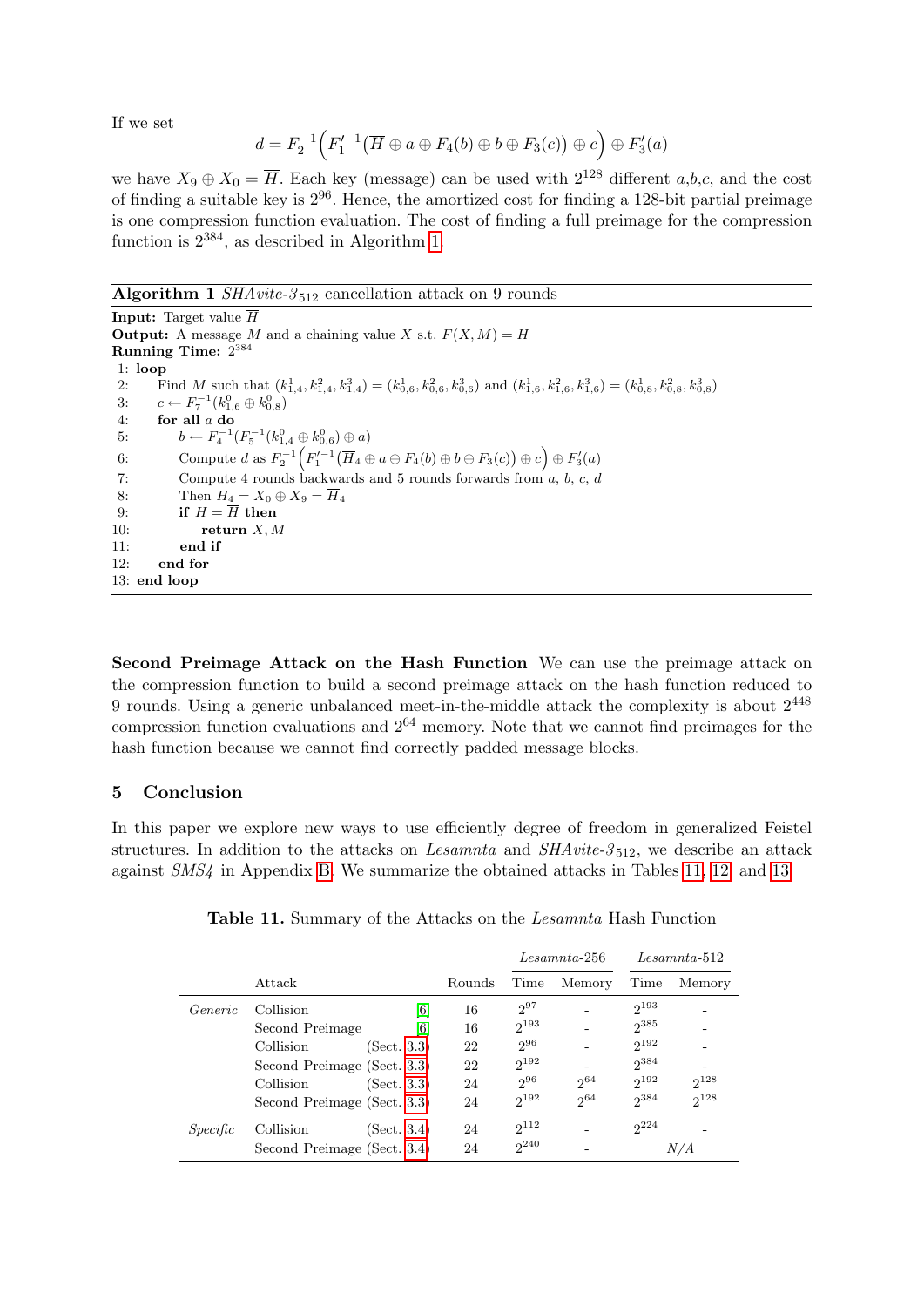|                                                       |         |           | Comp. Fun. | Hash Fun. |           |
|-------------------------------------------------------|---------|-----------|------------|-----------|-----------|
| Attack                                                | Rounds  | Time      | Memory     | Time      | Memory    |
| Second Preimage                                       | 8<br> 4 | $2^{384}$ |            | $2^{448}$ | 2064      |
| Second Preimage<br>(Sect. 4.4)                        | 9       | $2^{384}$ |            | $2^{448}$ | $2^{64}$  |
| Second Preimage<br>(extension of this work) $ 5 $     | 10      | $2^{480}$ |            | $2^{496}$ | $2^{16}$  |
| Second Preimage (improving [5] with Sect. 4.3)        | 10      | $2^{448}$ |            | $2^{480}$ | $2^{32}$  |
| Second Preimage (improving [5] with Sect. 4.3)        | 10      | 2416      | $2^{64}$   | $2^{464}$ | 2064      |
| Second Preimage (improving [5] with Sect. 4.3)        | 10      | $2^{384}$ | $2^{128}$  | $2^{448}$ | $2^{128}$ |
| $\text{Collision}^1$<br>(extension of this work) [5]  | 14      | $2^{192}$ | $2^{128}$  |           | N/A       |
| Preimage <sup>1</sup><br>(extension of this work) [5] | 14      | $2^{384}$ | $2^{128}$  |           | N/A       |
| Preimage <sup>1</sup><br>(extension of this work) [5] | 14      | $2^{448}$ |            |           | N/A       |

<span id="page-17-10"></span>**Table 12.** Summary of the Attacks on  $SHAvite-3_{512}$ 

 $^{\mathrm{1}}$  Chosen salt attacks

<span id="page-17-11"></span>

|  | Table 13. Summary of the Attacks on SMS4 |  |  |  |  |
|--|------------------------------------------|--|--|--|--|
|--|------------------------------------------|--|--|--|--|

| Attack                             |                              | Rounds | Data           | Time      |
|------------------------------------|------------------------------|--------|----------------|-----------|
| Boomerang                          | $\left\lceil 13\right\rceil$ | 18     | $2^{120}$ ACPC | $2^{120}$ |
| Rectangle                          | $[13]$                       | 18     | $2^{124}$ CP   | $2^{124}$ |
| Differential                       | $\vert 14 \vert$             | 21     | $2^{118}$ CP   | 2126.6    |
| Differential                       | $[13]$                       | 22     | $2^{118}$ CP   | 2125.7    |
| Linear                             | [13]                         | 22     | $2^{117}$ KP   | $2^{117}$ |
| Truncated Differential (Sect. B.1) |                              | 19     | $2^{104}$ CP   | $2^{104}$ |

#### Acknowledgements

We would like to thank the members of the Graz ECRYPT meeting. Especially, we would like to express our gratitude to Emilia Käsper, Christian Rechberger, Søren S. Thomsen, and Ralf-Philipp Weinmann for the inspiring discussions. We are grateful to the Lesamnta team, and especially to Hirotaka Yoshida, for helping us with this research. We would also like to thank the anonymous referees for their comments.

#### References

- <span id="page-17-6"></span>1. Biham, E., Dunkelman, O.: The SHAvite-3 Hash Function. Submission to NIST (2008)
- <span id="page-17-4"></span>2. Bouillaguet, C., Dunkelman, O., Fouque, P.A., Leurent, G.: Another Look at the Complementation Property. In Hong, S., Iwata, T., eds.: FSE '10. Lecture Notes in Computer Science, Springer (2010)
- <span id="page-17-12"></span>3. Diffie, W., (translators), G.L.: SMS4 Encryption Algorithm for Wireless Networks. Cryptology ePrint Archive, Report 2008/329 (2008) <http://eprint.iacr.org/>.
- <span id="page-17-3"></span>4. et al., F.M.: A preimage attack on 8-round SHAvite-3-512. Graz ECRYPT meeting 2009 (May 2009)
- <span id="page-17-2"></span>5. Gauravaram, P., Leurent, G., Mendel, F., Naya-Plasencia, M., Peyrin, T., Rechberger, C., Schläffer, M.: Cryptanalysis of the 10-Round Hash and Full Compression Function of SHAvite-3-512. In Bernstein, D.J., Lange, T., eds.: AFRICACRYPT. Volume 6055 of Lecture Notes in Computer Science., Springer (2010) 419–436
- <span id="page-17-1"></span>6. Hirose, S., Kuwakado, H., Yoshida, H.: SHA-3 Proposal: Lesamnta. Submission to NIST (2008)
- <span id="page-17-9"></span>7. Khovratovich, D., Biryukov, A., Nikolic, I.: Speeding up Collision Search for Byte-Oriented Hash Functions. In Fischlin, M., ed.: CT-RSA. Volume 5473 of Lecture Notes in Computer Science., Springer (2009) 164–181
- <span id="page-17-0"></span>8. Lai, X., Massey, J.L.: Hash Function Based on Block Ciphers. In Rueppel, R.A., ed.: EUROCRYPT. Volume 658 of Lecture Notes in Computer Science., Springer (1992) 55–70
- <span id="page-17-5"></span>9. Le, T.V., Sparr, R., Wernsdorf, R., Desmedt, Y.: Complementation-Like and Cyclic Properties of AES Round Functions. In Dobbertin, H., Rijmen, V., Sowa, A., eds.: AES Conference. Volume 3373 of Lecture Notes in Computer Science., Springer (2004) 128–141
- <span id="page-17-7"></span>10. Nandi, M., Paul, S.: OFFICIAL COMMENT: SHAvite-3. Available online (2009)
- <span id="page-17-8"></span>11. Peyrin, T.: Chosen-salt, chosen-counter, pseudo-collision on SHAvite-3 compression function. Available online (2009)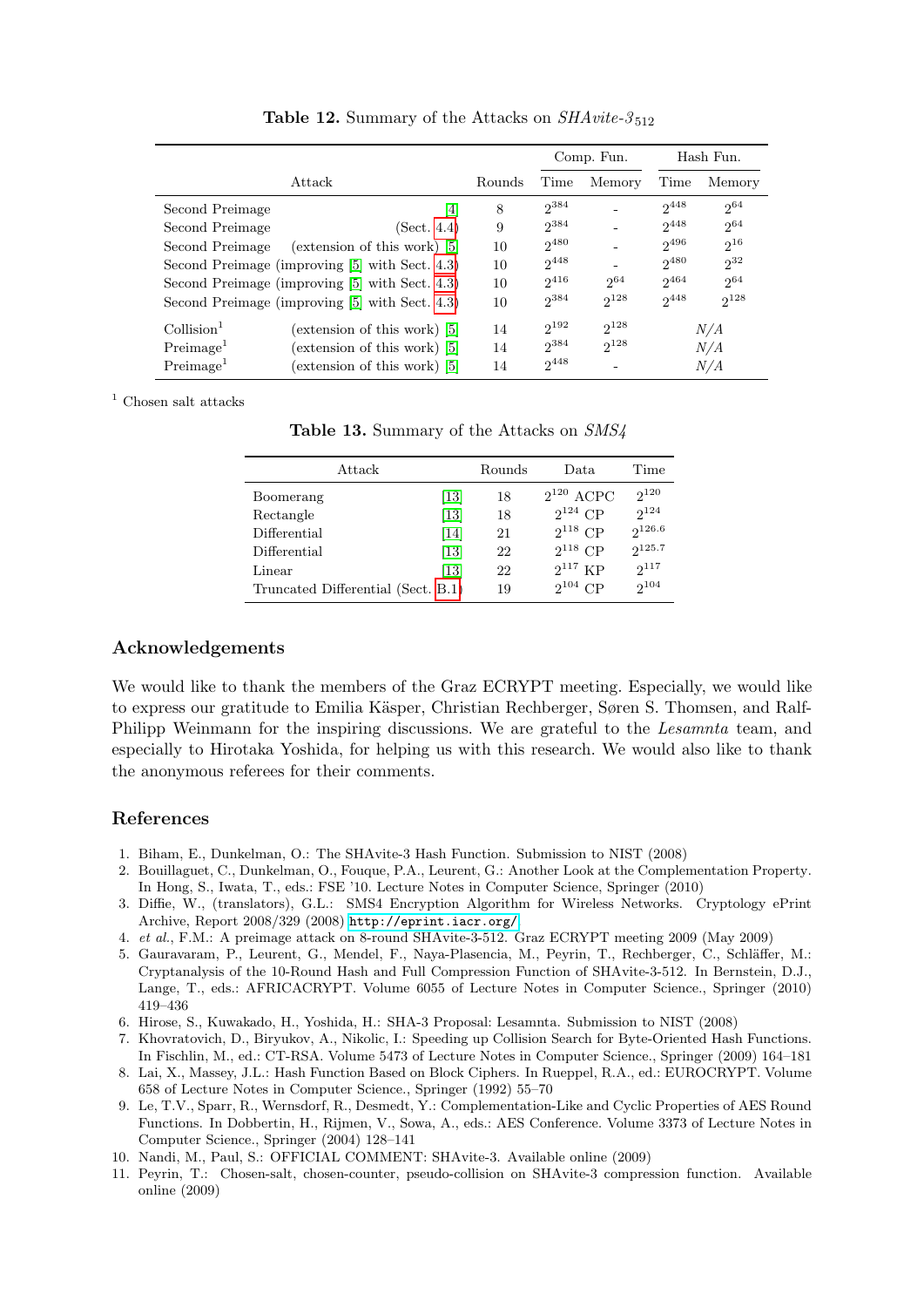- <span id="page-18-1"></span>12. Shoichi Hirose, Hidenori Kuwakado, H.Y.: Security Analysis of the Compression Function of Lesamnta and its Impact. Available online (2009)
- <span id="page-18-2"></span>13. Taehyun Kim, Jongsung Kim, S.H., Sung, J.: Linear and Differential Cryptanalysis of Reduced SMS4 Block Cipher. Cryptology ePrint Archive, Report 2008/281 (2008) <http://eprint.iacr.org/>.
- <span id="page-18-3"></span>14. Zhang, L., Zhang, W., Wu, W.: Cryptanalysis of Reduced-Round SMS4 Block Cipher. In Mu, Y., Susilo, W., Seberry, J., eds.: ACISP. Volume 5107 of Lecture Notes in Computer Science., Springer (2008) 216–229

#### <span id="page-18-0"></span>A An Integral Attack against 21-Round Lesamnta

In this section, we show the applicability of the cancellation technique to block ciphers analysis by giving an application to the implicit block cipher of Lesamnta. The main difference with the hash function attacks is that in a block cipher the attacker does not know the key, and cannot build a message satisfying the cancellation conditions. Therefore, we use an attack based on integral cryptanalysis. The basic idea is to use several sets of messages, so that the messages in one of the sets follow the cancellation path.

In the original submission document of Lesamnta  $[6]$  a 19-round Square distinguisher is described. This Square is very straightforward, and suggests an efficient distinguisher for Lesamnta. However, by experimenting with reduced versions, we found that the original SQUARE is faulty. We first give an explanation of why the Square attack does not work. Then we suggest an improved and corrected 20-round integral distinguisher attack which relies on the cancellation property. This distinguisher gives a 21-round key-recovery attack using partial decryption of the last round. We use the term integral cryptanalysis rather than SQUARE to describe our new attack, because we use a higher order property.

In Table [14,](#page-18-4) the symbols  $b_1, b_2, b_3$  are used to denote three variables that independently take all possible values. So, in the first round,  $T_0$ ,  $U_0$ ,  $V_0$  take all the  $2^{3n/4}$  possible values. At round 1, we have  $S_1 = F_1(U_0) \oplus V_0$ . We see that  $F_1(U_0) \oplus V_0$ ,  $T_0$ ,  $U_0$  take all possible values, so we can reuse the symbol  $b_3$  for  $S_1$ . This can be seen as a change of variables.

Starting from round 4, we have two values denoted by  $b_3$  in the original SQUARE. This is used to denote that  $R_4, S_4, T_4$  take all possible values, while  $S_4, T_4, U_4$  also take all possible values. However, this leads to a contradiction later on because there is an implicit change of variables when we reuse symbols and this cannot be done for a variable that appears twice. The first problem appears at round 7. We have that  $S_6, T_6, V_6$  and  $S_6, U_6, V_6$  take all possible values. The original SQUARE suggests that this implies that  $S_7, S_6, T_6$  take all possible values, where  $S_7 = F_7(U_6) \oplus V_6$ . However this is not true in general. For instance, we could have  $U_6 = F_7^{-1}(T_6 \oplus V_6)$ . This is compatible with the assumptions of independence but in this case we have  $S_7 = T_6$  and  $S_7, S_6, T_6$  do not take all possible values.

Actually the Square described in this attack can be detected after 18 rounds, but not after 19 rounds.

Table 14. The originally suggested Square, and its actual development. We see that the independence assumptions of round 7 do not hold.

<span id="page-18-4"></span>

| $\it i$        | $S_i$          | $T_i$                        | $U_i$                       | $V_i$          | $\imath$       | $S_i$                  | $T_i$               | $U_i$               | $V_i$          |
|----------------|----------------|------------------------------|-----------------------------|----------------|----------------|------------------------|---------------------|---------------------|----------------|
| $\overline{0}$ |                | b <sub>1</sub>               | b <sub>2</sub>              | $b_3$          | $\overline{0}$ |                        | b <sub>1</sub>      | $b_2$               | $b_3$          |
|                | $b_3$          | $\qquad \qquad \blacksquare$ | b <sub>1</sub>              | b <sub>2</sub> |                | $b_3$                  |                     | $b_1$               | b <sub>2</sub> |
| $\overline{2}$ | b <sub>2</sub> | $b_3$                        | -                           | b <sub>1</sub> | 2              | b <sub>2</sub>         | $b_3$               | -                   | b <sub>1</sub> |
| 3              | b <sub>1</sub> | b <sub>2</sub>               | $b_3$                       |                | 3              | b <sub>1</sub>         | $b_2$               | $b_3$               |                |
| 4              | $b_3$          | b <sub>1</sub>               | b <sub>2</sub>              | $b_3$          | 4              | $F(b_3)$               | $b_1$               | $b_2$               | $b_3$          |
| 5              | $b_3$          | $b_3$                        | b <sub>1</sub>              | b <sub>2</sub> | 5              | $F(b_2) \oplus b_3$    | $F(b_3)$            | b <sub>1</sub>      | b <sub>2</sub> |
| 6              | b <sub>2</sub> | $b_3$                        | $b_3$                       | b <sub>1</sub> | 6              | $F(b_1)\oplus b_2$     | $F(b_2) \oplus b_3$ | $F(b_3)$            | $b_1$          |
|                | b <sub>1</sub> | b <sub>2</sub>               | $b_3$                       | $b_3$          |                | $F(F(b_3)) \oplus b_1$ | $F(b_1)\oplus b_2$  | $F(b_2) \oplus b_3$ | $F(b_3)$       |
|                |                |                              | Suggested in $\overline{6}$ |                |                |                        | Actual SQUARE       |                     |                |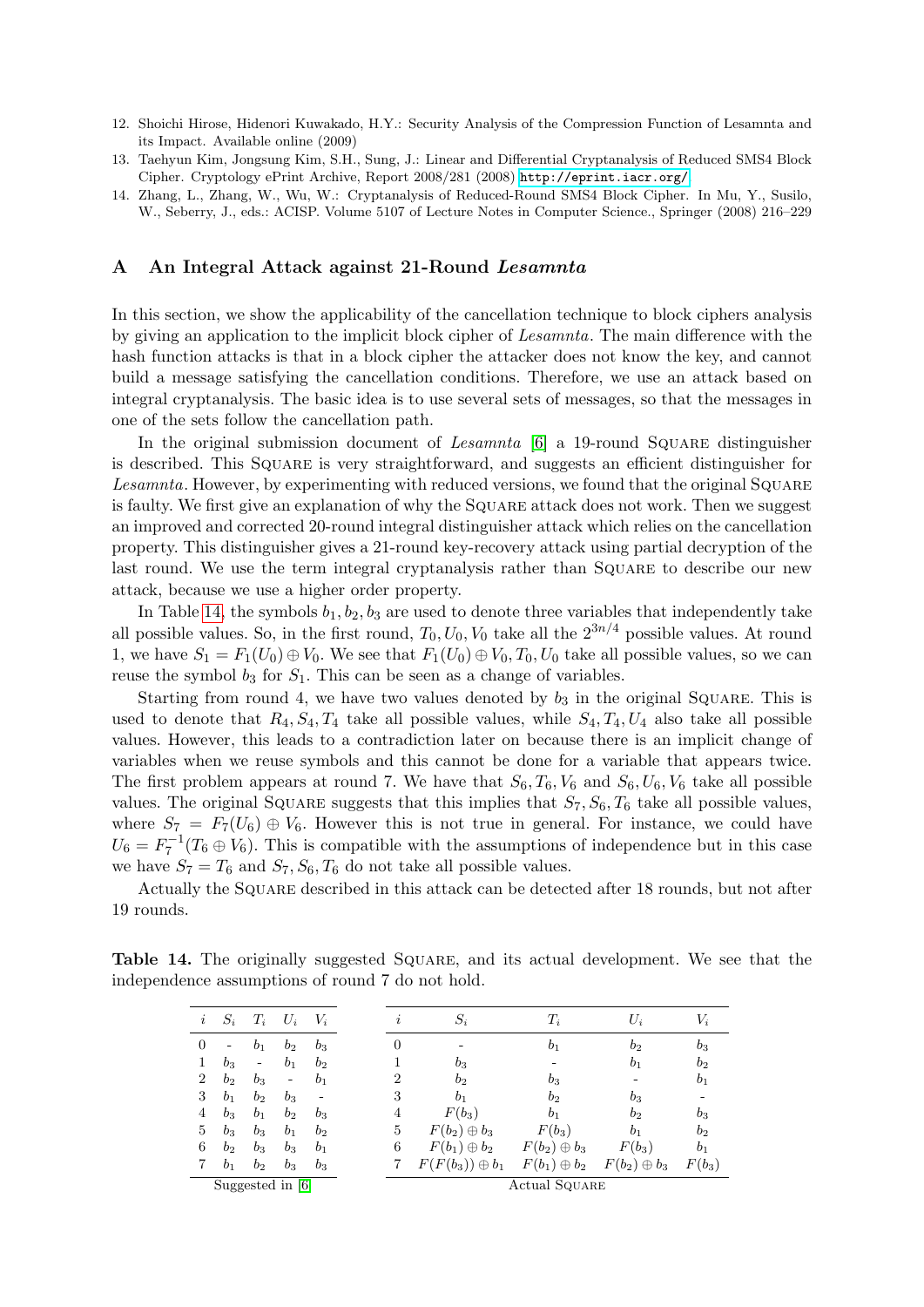#### A.1 The New Attack

Our new attack is based on the cancellation path of Table [15.](#page-19-0) Starting with  $(S_0, T_0, U_0, V_0) =$  $(a, b, c, d)$ , we have the following condition:

**Round 8:** we have  $F_7(F_4(F_1(b) \oplus c) \oplus F_0(c) \oplus d) \oplus F_3(F_0(c) \oplus d)$ . They cancel if:  $F_4(F_1(b) \oplus c) = K_3 \oplus K_7$ 

<span id="page-19-0"></span>

| $\it i$  | $X_i (= S_i)$                                                                             |
|----------|-------------------------------------------------------------------------------------------|
| $-3$     | $\boldsymbol{d}$                                                                          |
| $-2$     | $\epsilon$                                                                                |
| $-1$     | h                                                                                         |
| $\Omega$ | $\boldsymbol{a}$                                                                          |
| 1        | $F_0(c) \oplus d$                                                                         |
| 2        | $F_1(b) \oplus c$                                                                         |
| 3        | $F_2(a) \oplus b$                                                                         |
| 4        | $F_3(F_0(c) \oplus d) \oplus a$                                                           |
| 5        | $F_4(F_1(b) \oplus c) \oplus F_0(c) \oplus d$                                             |
| 6        | $F_5(F_2(a) \oplus b) \oplus F_1(b) \oplus c$                                             |
| 7        | $F_6(F_3(F_0(c) \oplus d) \oplus a) \oplus F_2(a) \oplus b$                               |
| 8        | $F_7(F_4(F_1(b) \oplus e) \oplus F_0(c) \oplus d) \oplus F_3(F_0(e) \oplus$<br>$\oplus$ a |

Table 15. Cancellation path for the integral attack on Lesamnta

Since we do not know the value of  $K_3 \oplus K_7$ , we cannot build a message that would satisfy the cancellation condition with probability one. However, in an integral attack, if we iterate over all values of c while b if fixed, we know that for one value there is a cancellation. Moreover, for each c, we can iterate over  $d$  and study properties of the set of ciphertexts generated in this way.

More precisely, for a random choice of  $A$  and  $B$ , we define the following sets of messages:

$$
\mathcal{S}_C = \{(A, B, C, d) : d \in \mathbb{F}_{2^{64}}\} \qquad (d \in \mathbb{F}_{2^{128}} \text{ for Lesamnta-512})
$$

We consider  $2^{64}$  sets ( $2^{128}$  for *Lesamnta*-512) with all possible values of C, while A and B are fixed. We know that one particular set satisfies  $F_4(F_1(B) \oplus C) = K_3 \oplus K_7$ . For this set, we show the dependencies of the state on  $d$  in Table [16.](#page-20-2) Note that:

- At round 8, the values  $F_7(d) \oplus F_3(d)$  cancels out for this particular set.
- At round 14 we have  $F_{13}(F_6(F_3(d))) \oplus F_9(F_6(F_3(d)))$ . This has the special property that each value is taken an even number of times, according to Property  $(ii)$  $(ii)$  $(ii)$ .
- − At round 17, we have  $F_{16}(F_{13}(F_6(F_3(d))) \oplus F_9(F_6(F_3(d))) \oplus F_{12}(F_9(F_6(F_3(d)))) \oplus d$ . When we sum this over all  $d$ 's, this gives:

$$
\bigoplus_{d} F_{16}\Big(F_{13}\big(F_6(F_3(d))\big) \oplus F_9\big(F_6(F_3(d))\big)\Big) \oplus \bigoplus_{d} F_{12}(F_9(F_6(F_3(d)))) \oplus \bigoplus_{d} d
$$

The first term sums to zero because each input to  $F_{16}$  is taken an even number of times (cf. Property  $(iii)$  $(iii)$  $(iii)$ , and the two last terms sum to zero because they are permutations of d.

Since  $X_{17}$  is the fourth output word after 20 rounds  $(X_{17} = V_{20})$ , this gives an integral property on 20 rounds. This has been experimentally verified on reduced versions.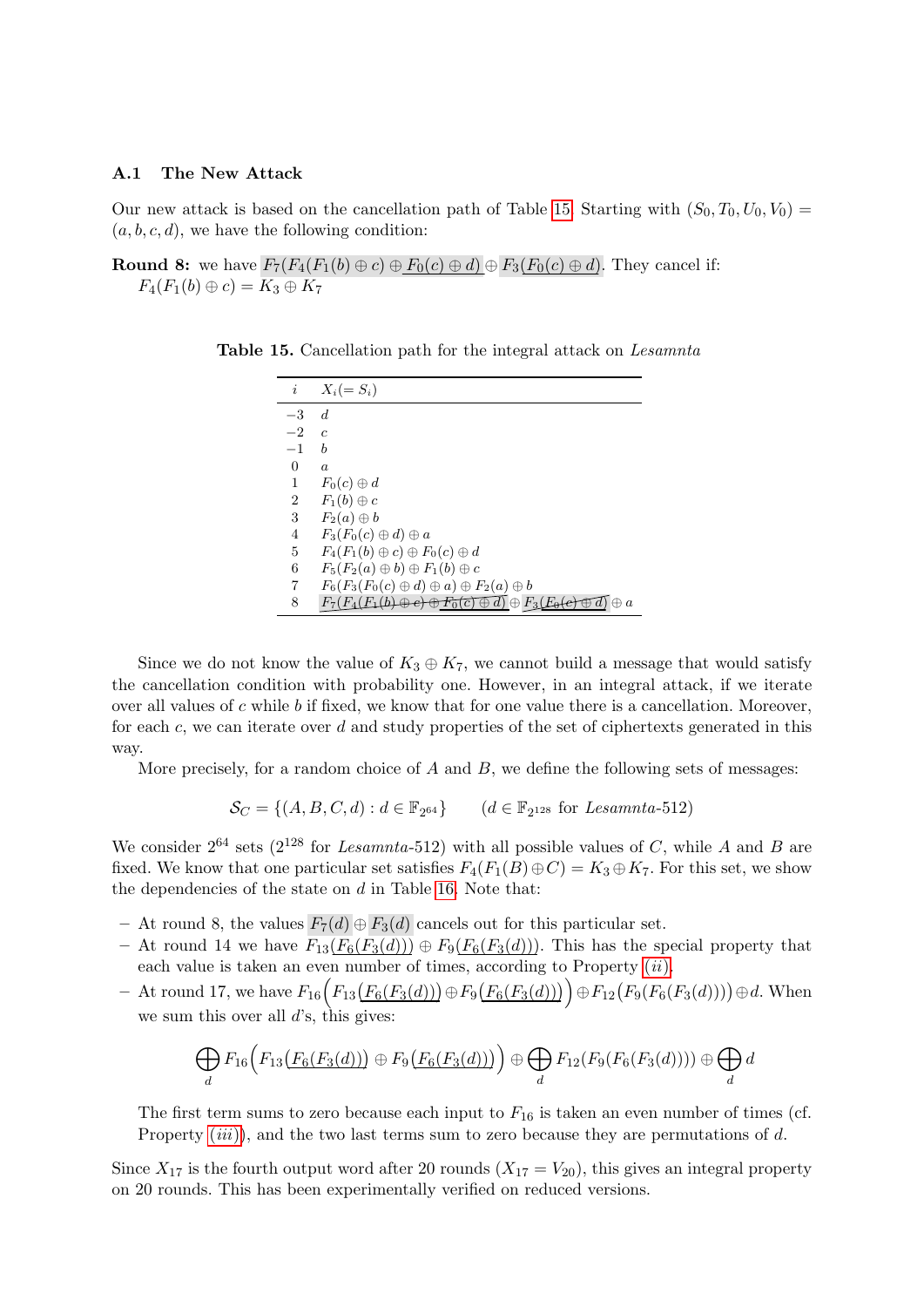<span id="page-20-2"></span>

| $\it i$          | $X_i$                                                                                          |
|------------------|------------------------------------------------------------------------------------------------|
| $-3$             | $\boldsymbol{d}$                                                                               |
| $-2$             |                                                                                                |
| $-1$             |                                                                                                |
| $\overline{0}$   |                                                                                                |
| $\mathbf{1}$     | $\boldsymbol{d}$                                                                               |
| $\,2$            |                                                                                                |
| 3                |                                                                                                |
| $\,4\,$          | $F_3(d)$                                                                                       |
| $\bf 5$          | $\boldsymbol{d}$                                                                               |
| $\boldsymbol{6}$ |                                                                                                |
| $\,7$            | $F_6(F_3(d))$                                                                                  |
| 8                | $E_7(d) \oplus E_3(d)$                                                                         |
| $\boldsymbol{9}$ | d                                                                                              |
| 10               | $F_9(F_6(F_3(d)))$                                                                             |
| 11               | $F_6(F_3(d))$                                                                                  |
| 12               | $F_{11}(d)$                                                                                    |
| 13               | $F_{12}(F_9(F_6(F_3(d)))) \oplus d$                                                            |
| 14               | $F_{13}(F_6(F_3(d))) \oplus F_9(F_6(F_3(d)))$                                                  |
| 15               | $F_{14}(F_{11}(d)) \oplus F_6(F_3(d))$                                                         |
| 16               | $F_{15}(F_{12}(F_9(F_6(F_3(d)))) \oplus d) \oplus F_{11}(d)$                                   |
| 17               | $F_{16}(F_{13}(F_6(F_3(d))) \oplus F_9(F_6(F_3(d)))) \oplus F_{12}(F_9(F_6(F_3(d)))) \oplus d$ |

Table 16. Integral Attack. We only gives the dependencies in d.

This property can be used to attack the block cipher of Lesamnta. One has to encipher the  $2^{n/4}$  plaintexts in the sets  $\mathcal{S}_C$  for each C, and to compute the sum of  $V_{20}$  over each set. If the data was generated using the compression function of Lesamnta, then at least one of the sets  $\mathcal{S}_{\mathcal{C}}$  give a zero sum. Otherwise, there is only a probability  $1/e$  that all the sums are non-zero. Moreover, when a set with a zero sum is found, it is possible to verify that this is due to the cancellation property, by building a new set  $\mathcal{S}_{C}^{*}$  with the same C and B, but a different value A. As seen earlier, the cancellation condition does not depend on A, so this new set also gives a zero sum if C is the correct value for the cancellation condition.

This gives a distinguisher on 20-round Lesamnta with complexity  $2^{n/2}$ . Moreover, using partial decryption of the last round, it can be extended to a key recovery attack on 21 rounds with complexity  $2^{3n/4}$ .

#### <span id="page-20-0"></span>B An Attack on 19-Round SMS4

SMS4 is a block cipher used in WAPI (the Chinese national standard for wireless networks) [\[3\]](#page-17-12), based on a generalized Feistel network. SMS4 accepts a 128-bit plaintext and a 128-bit user key as inputs, and is composed of 32 rounds. In each round, the least significant three words of the state are XORed with the round key and the result passes the  $F$  transformation. The F transformation uses an 8-bit to 8-bit bijective SBox four times in parallel to process each byte, then the concatenated bytes are processed using a linear transformation  $L$ . The general structure is described by Figure [4,](#page-21-0) and can be written as:

$$
S_{i+1} = V_i \oplus F(S_i \oplus T_i \oplus U_i \oplus K_i) \qquad T_{i+1} = S_i \qquad U_{i+1} = T_i \qquad V_{i+1} = U_i
$$

where the  $K_i$  is the *i*<sup>th</sup> round subkey.

#### <span id="page-20-1"></span>B.1 New Attack on SMS4

Our attack on SMS4 is not based on the same cancellation property as used to attack Lesamnta and  $SHArite-3_{512}$ . However, it shares the same core idea: we describe a generic attack on the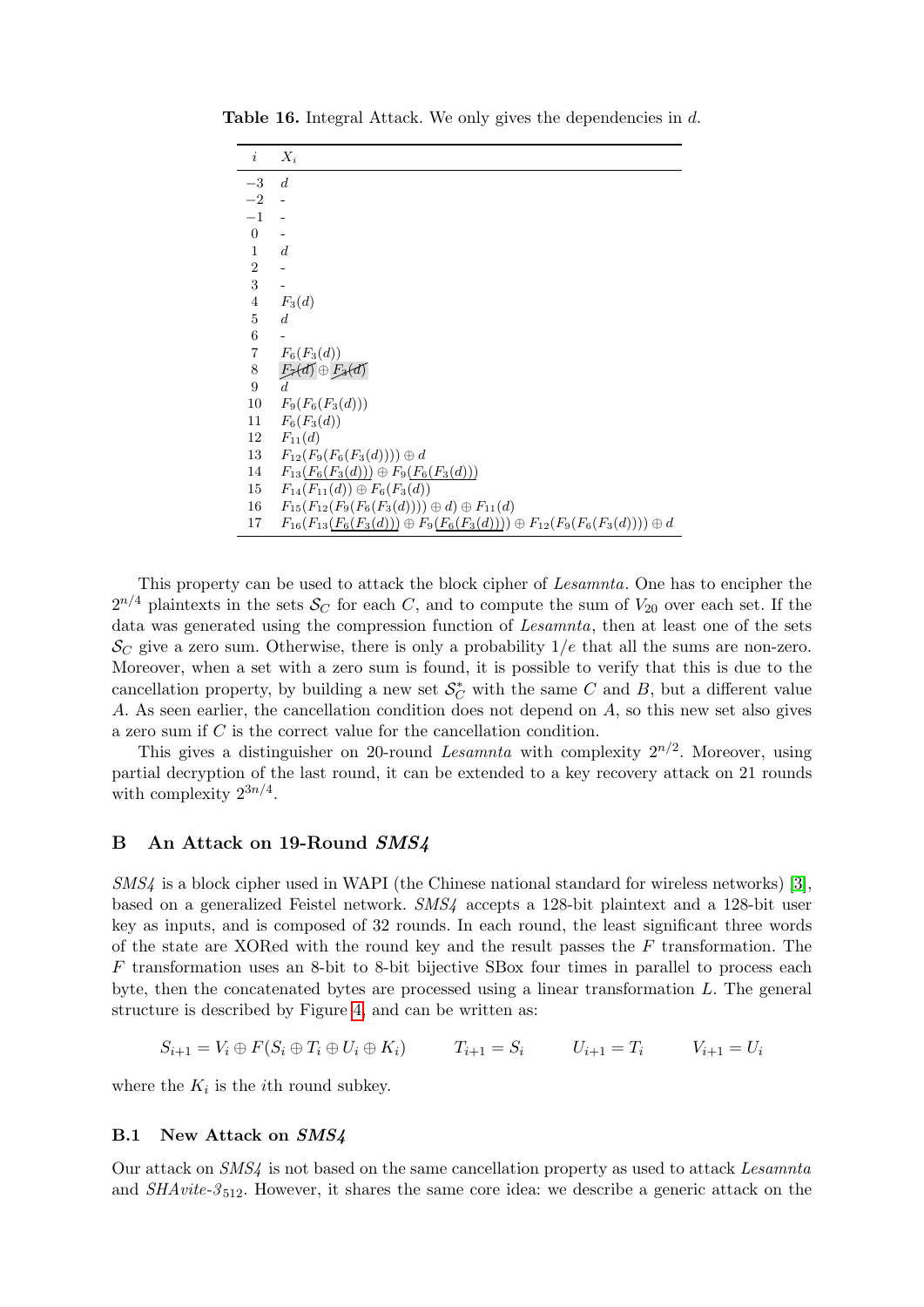

SMS4 structure

<span id="page-21-0"></span>Fig. 4. The Generalized Feistel structure of SMS4

Feistel structure based on a truncated differential, using available degrees of freedom to control the non-linearity. While this attack is not as efficient as the best attacks on  $SMS<sub>4</sub>$ , we believe it is interesting because it is generic in the round function.

Our attack is based on the following truncated differential on four rounds:

|             | $i \quad S_i \quad T_i \quad U_i \quad V_i$ |  |                                        |
|-------------|---------------------------------------------|--|----------------------------------------|
|             | $0 \quad x \quad x \quad a \quad b$         |  | $x = a \oplus b$                       |
|             | $1 \quad x \quad a \quad b \quad x$         |  |                                        |
|             | 2 $a$ $b$ $x$ $x$                           |  | $b \rightarrow u$ let $c = a \oplus u$ |
| $3 \quad b$ | $x \quad x \quad c$                         |  | $c \rightarrow u$ let $d = b \oplus u$ |
|             | $4 \quad x \quad x \quad c \quad d$         |  | $x = c \oplus d$                       |

In this truncated differential, we do not specify the values of  $a, b, c, d$  and  $u$ . We start with any difference  $(x, x, a, b)$  with  $x = a \oplus b$ , and we end up with a difference of the same form:  $(x, x, c, d)$  with  $x = c \oplus d$ . The only condition for this truncated differential to be followed is that the transitions at step 2 and 3,  $b \rightarrow u$  and  $c \rightarrow u$  have to go to the same u. Since we do not care about the particular value of u, this happens with probability  $2^{-32}$  (the words are 32-bit wide).

We can iterate this truncated differential four time, and add two extra rounds at the end. This gives the following characteristic:

$$
(x, x, a, b)_{|a \oplus b=x}
$$
  $\xrightarrow{18 \text{rounds}}$   $(e, f, x, x)_{|e \oplus f=x}$  with probability  $2^{-128}$ 

For a random mapping, this characteristic has probability  $2^{-96}$ . Therefore, to detect the bias, we need a few times  $2^{64+96} = 2^{160}$  input pairs.

We can build the input pairs using structures: for a random  $A$  and  $B$ , we generate  $2^{64}$ messages  $M_{i,j} = (A \oplus i \oplus j, B \oplus i \oplus j, i, j)$ , by varying i and j. This gives  $2^{128}$  input pairs for the differential: each pair  $M_{i,j}$ ,  $M_{i',j'}$  has a difference  $(i \oplus j \oplus i' \oplus j', i \oplus j \oplus j', i \oplus j', i \oplus i', j \oplus j')$ . If we repeat this with a few times  $2^{32}$  choices of A and B, we have enough pairs to detect the bias. This gives a distinguisher on 18 rounds of  $SMS<sub>4</sub>$  with a few times  $2^{96}$  chosen plaintexts. Experiments on reduced versions confirm this analysis.

This distinguisher can be used for a 19-round attack, using partial decryption of the last round. The corresponding differential is: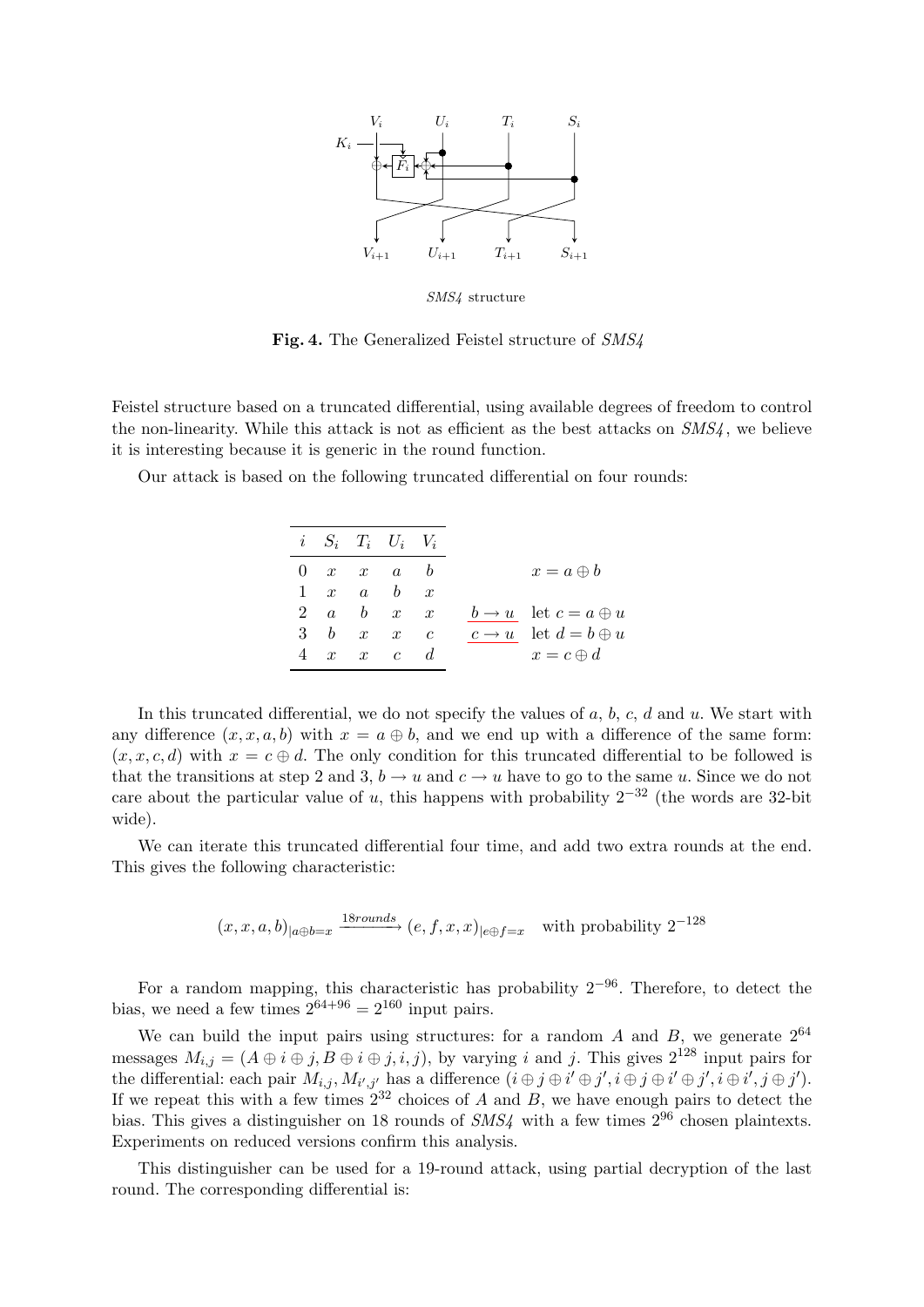| $\boldsymbol{i}$ |                  |                  | $S_i$ $T_i$ $U_i$ $V_i$     |                |                  |
|------------------|------------------|------------------|-----------------------------|----------------|------------------|
| $^{(1)}$         |                  |                  | $x \quad x \quad a$         | b              | $x = a \oplus b$ |
| 4                |                  |                  | $x \quad x \quad c \quad d$ |                | $x = c \oplus d$ |
| ÷.               |                  |                  |                             |                |                  |
| 16               | $\boldsymbol{x}$ | $x \quad e$      |                             | $\int$         | $x=e\oplus f$    |
| 17               |                  |                  | $x \quad e \quad f \quad x$ |                |                  |
| 18               | $\epsilon$       | f                | $\boldsymbol{x}$            | $\overline{x}$ |                  |
| 19               | $\mathbf f$      | $\boldsymbol{x}$ | $\boldsymbol{x}$            | $\cdot$        |                  |

We can recover the subkey of rounds 19 with the following algorithm:

- 1. Repeat  $2^{40}$  times the following:
- 2. Choose a random A and B
- 3. Query the block cipher on the  $2^{64}$  messages  $M_{i,j} = (A \oplus i \oplus j, B \oplus i \oplus j, i, j)$
- 4. Let the plaintext/ciphertext be  $(q_{i,j}, r_{i,j}, s_{i,j}, t_{i,j}) \rightarrow (\alpha_{i,j}, \beta_{i,j}, \gamma_{i,j}, \delta_{i,j})$ , respectively. Store the plaintext/ciphertext pair of  $((q_{i,j}, r_{i,j}, s_{i,j}, t_{i,j}), (\alpha_{i,j}, \beta_{i,j}, \gamma_{i,j}, \delta_{i,j}))$  in a hash table indexed by  $q_{i,j} \oplus \alpha_{i,j}, q_{i,j} \oplus \beta_{i,j}$ .
- 5. We search for collisions in the table, each offering a pair of plaintexts and ciphertexts  $(q_{i,j}, r_{i,j}, s_{i,j}, t_{i,j}) \rightarrow (\alpha_{i,j}, \beta_{i,j}, \gamma_{i,j}, \delta_{i,j})$  and  $(q_{i',j'}, r_{i',j'}, s_{i',j'}, t_{i',j'}) \rightarrow (\alpha_{i',j'}, \beta_{i',j'}, \gamma_{i',j'}, \delta_{i',j'})$ for which  $q_{i,j} \oplus q_{i',j'} = \alpha_{i,j} \oplus \alpha_{i',j'} = \beta_{i,j} \oplus \beta_{i',j'} (= r_{i,j} \oplus r_{i',j'})$ . This defines the difference x. There should be  $2^{63}$  collisions on average.
- 6. For each of these pairs, obtain the input difference  $(f)$  to round 19, and the expected output difference  $(e \oplus \delta_{i,j} \oplus \delta_{i',j'})$ , and retrieve the one subkey suggestion (on average) for the subkey of round 19 which satisfies the differential transition[3](#page-22-2) .

The right subkey is expected to be suggested  $2^{71} + 2^{39}$  times, while the wrong ones are expected to be suggested  $2^{71}$  times. With very high probability (of more than  $85\%$ ), the most suggested subkey is the correct one.

This gives a key-recovery attack on 19-round  $SMS<sub>4</sub>$  with  $2^{104}$  chosen plaintexts, and a complexity of  $2^{104}$  time.

#### <span id="page-22-0"></span>C Implementation of the 24-round Lesamnta Attack

To verify our attacks, we implemented the attack on 24-round Lesamnta based on symmetry properties of the round function. We cannot find a full preimage because the complexity is too high, but we can show a partial preimage to prove the validity of our attack:

| Chaining Value                      |                                     |        |                                     | Message |  |
|-------------------------------------|-------------------------------------|--------|-------------------------------------|---------|--|
| 33212102 5c23803f 00957df0 94a1d777 |                                     |        | 904fe6d0 cdb99073 1949261e de5b3575 |         |  |
| 4953d309 0b3b6624 8c8d523c b14eec82 |                                     |        | 70e209ed 1fe0a8d0 e7bc6031 6a88ceef |         |  |
|                                     |                                     | Output |                                     |         |  |
|                                     | 03874543 a3a0eef7 3665a8bd 163bdaea |        |                                     |         |  |
|                                     | 8a227d57 a6b6210f ffffffff ffffffff |        |                                     |         |  |

### <span id="page-22-1"></span>D  $SHAvite-3_{512}$  Message Expansion

The message expansion of  $SHAvite-3_{512}$  accepts a 1024-bit message block, a 128-bit counter, and a 512-bit salt. All are treated as arrays of 32-bit words (of 32, 4, and 16 words, respectively), which are used to generate 112 subkeys of 128 bits each, or a total of 448 32-bit words.

<span id="page-22-2"></span><sup>&</sup>lt;sup>3</sup> Note that we only need the differential table of the 8-bit S-Box for this step.